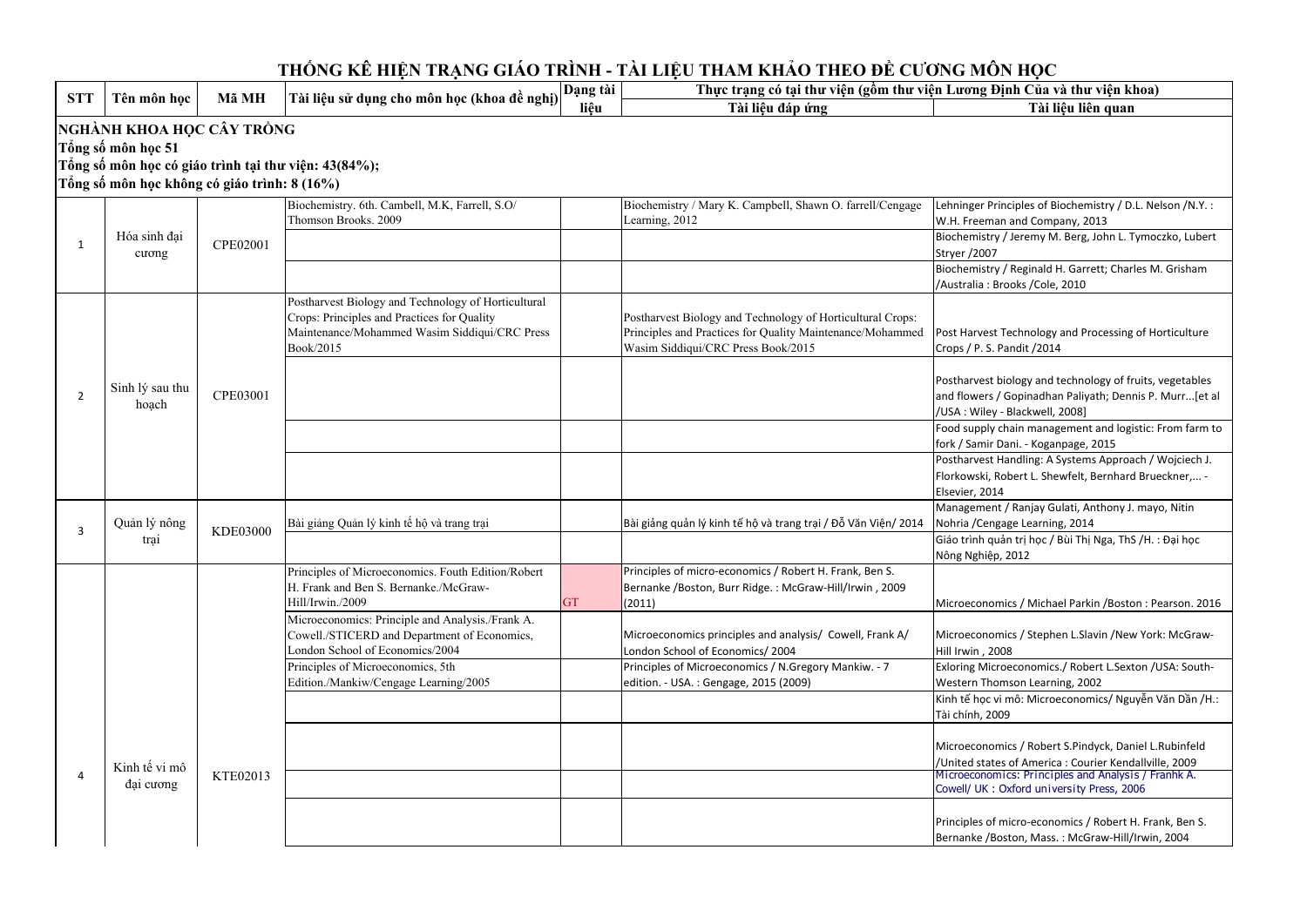Lecture notes on Microeconomics/ Wozny, Lukasz/ chool of Economics/ 2016

> licroeconomics: Consumption, Production and Debertin, David L./ University of Kentucky/ 2012 nomics: Markets, Methods & Models/ Curtis, Irvine, Ian/ Lyryx/ 2014

momics / Andrew B. Abel, Ben S. Bernanke, Dean e. - 9th Edition. - N.Y. : Prentice Hall, 2017 Macroeconomics / David C. Colander. - 10th edition. - Hill education, 2017

 Principles of macroeconomics / Roberth. Frank, Ben e /Boston Burr Ridge : McGraw-hill, 2001

> of Macroeconomics / Karl E. Case /New jersey; all, Inc., 1995

 The exploration of macroeconomics / Robert L. Sexton. - Australia ;Brazil : Wadsworth/Cengage Learning,

> momics / Paul Krugman, Robin Wells, Anthony anadian edition. - New York : Worth Publishers,

momics / Stephen L. Slavin. - Eighth edition. -Boston : McGraw-Hill, 2008

 Macroeconomics / Stephen L. Slavin. - 5th ed. - Boston : Graw-Hill, 1999

> / / John E. McMurry, Robert G. Fay, Jill K. . - 7th edition. - Pearson, 2016

 Chemistry. / Raymond Chang. - 8th ed.. - Boston : Iill Higher Education, 2007

 Basic Chemistry Concepts and Exercises ,1st Edition/ John RC Press/ 2010

 Chemical principles / Steven S. Zumdahl. - 5th ed. - Boston n Mifflin, c2007

> / / John E. McMurry, Robert G. Fay, Jill K. . - 7th edition. - Pearson, 2016

 Chemistry. / Raymond Chang. - 8th ed.. - Boston : Iill Higher Education, 2007

 Organic Chemistry / Leroy G. Wade, JR., Jan William Simek. on. - Pearson, 2017

> hemistry / Francis A. Carey, Robert M. Giuliano. on. - N.Y. : McGraw Hill Education, 2017

|   |               |                 |                                                      |                                                              | Microecon         |
|---|---------------|-----------------|------------------------------------------------------|--------------------------------------------------------------|-------------------|
|   |               |                 |                                                      |                                                              | John Wiley        |
|   |               |                 |                                                      |                                                              | Lecture no        |
|   |               |                 |                                                      |                                                              | Warsaw So         |
|   |               |                 |                                                      |                                                              | Applied M         |
|   |               |                 |                                                      |                                                              | Markets/I         |
|   |               |                 |                                                      |                                                              | Microecor         |
|   |               |                 |                                                      |                                                              | Douglas; I        |
|   |               |                 |                                                      |                                                              |                   |
|   |               |                 | Macroeconomics, 8th Edition./N. Gregory              |                                                              | Macroeco          |
|   |               |                 | Mankiw/Harvard University, Worth Publishers/2013     | Macroeconomics / N. Gregory Mankiw / Prentice Hall, 2015     | Croushore         |
|   |               |                 | Macroeconomics/John Jackson, Ron McIver, Ed          |                                                              | Macroeco          |
|   |               |                 | Wilson/McGraw-Hill. 9th edition./2011                |                                                              | McGraw-H          |
|   |               |                 | Bài giảng nguyên lý kinh tế vĩ mô/Nguyễn Văn         | Bài giảng nguyên lý kinh tế vĩ mô / Nguyễn Văn Ngọc /H.: Đại | Principles        |
|   |               |                 | Ngọc./NXB Đại học Kinh tế quốc dân/2010              | học kinh tế quốc dân, 2010 (2011)                            | S.Bernank         |
|   |               |                 |                                                      | Principles of Macroeconomics / Robert H. Frank, Ben S.       |                   |
|   |               |                 | Principles of Macroeconomics, 4th edition./Frank and | Bernanke, Kate Antonovics /N.Y.: McGraw Hill Education,      | Principles        |
|   | Kinh tế vĩ mô |                 | Bernanke/2009                                        | 2016 (2009)                                                  | Prentice h        |
| 5 | đại cương     | KTE02014        |                                                      |                                                              | The explor        |
|   |               |                 |                                                      |                                                              | 6th ed. - A       |
|   |               |                 |                                                      |                                                              | 2013.             |
|   |               |                 |                                                      |                                                              | Macroeco          |
|   |               |                 |                                                      |                                                              | Myatt. - Ca       |
|   |               |                 |                                                      |                                                              | 2007              |
|   |               |                 |                                                      |                                                              | Macroeco          |
|   |               |                 |                                                      |                                                              | Boston: M         |
|   |               |                 |                                                      |                                                              | Macroeco          |
|   |               |                 |                                                      |                                                              | Irwin/McG         |
|   |               |                 |                                                      |                                                              |                   |
|   |               |                 | Chemistry, 9th edition/Steven S. Zumdahl/Houghton    |                                                              | Chemistry         |
|   |               |                 | Mifflin Company, Boston, New York/2013               |                                                              | Robinson.         |
|   |               |                 |                                                      |                                                              | Chemistry         |
|   |               |                 |                                                      |                                                              | McGrawHi          |
| 6 | Hóa hoc đai   | <b>MTE01001</b> |                                                      |                                                              | <b>Basic Chet</b> |
|   | cuong 1       |                 |                                                      |                                                              | Kenkel/C          |
|   |               |                 |                                                      |                                                              | Chemistry         |
|   |               |                 |                                                      |                                                              | Seventh er        |
|   |               |                 |                                                      |                                                              | Chemical p        |
|   |               |                 |                                                      |                                                              | : Houghtor        |
|   |               |                 |                                                      |                                                              |                   |
|   |               |                 | Chemistry, 9th edition/Steven S. Zumdahl/Houghton    |                                                              | Chemistry         |
| 7 | Hóa học đại   | <b>MTE01002</b> | Mifflin Company, Boston, New York/2013               |                                                              | Robinson.         |
|   | cuong 2       |                 |                                                      |                                                              | Chemistry         |
|   |               |                 |                                                      |                                                              | McGrawHi          |
|   |               |                 | Organic Chemistry, 9th Ed.,/J. McMurry/Cengage       | Organic Chemistry, 9th Ed.,/J. McMurry/Cengage               | Organic Ch        |
|   |               |                 | Learning/2015                                        | Learning/2016                                                | - 9th editio      |
|   |               |                 |                                                      |                                                              |                   |
|   |               |                 |                                                      |                                                              | Organic Ch        |
|   |               |                 |                                                      |                                                              | 10th editio       |

nomics/ Besanko, David A; Braeutigam, Ronald R/ y & Sons, Inc/ 2011

Chemistry / Steven S. Zumdahl; Susan A. Zumdahl. -

dition. - USA : Houghton Mifflin, c2007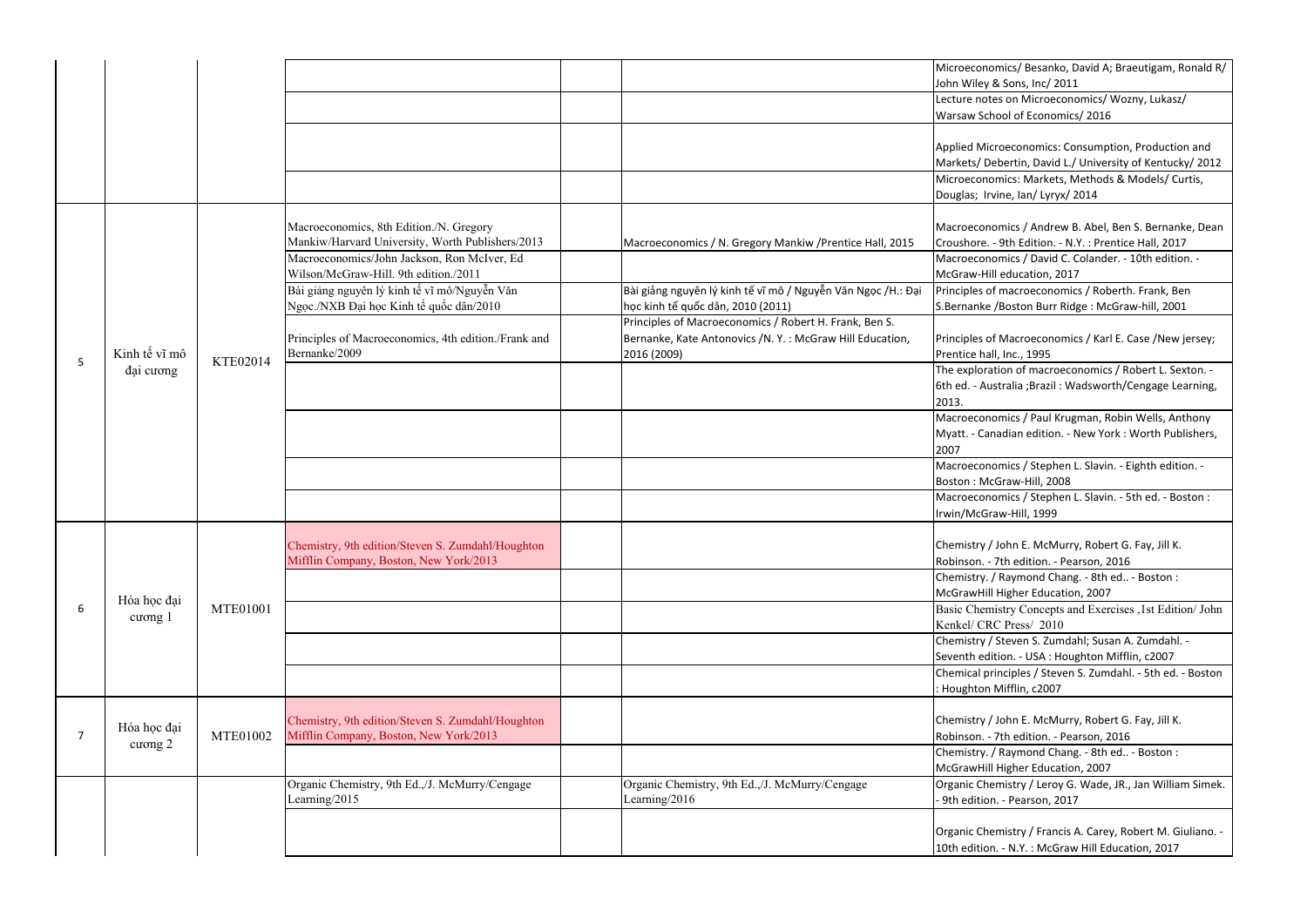Organic chemistry / Janice Gorzynski Smith. - Second Boston [etc.] : McGraw-Hill/Higher Education,

> htals of organic chemistry / John McMurry. - Fifth ralia: Thomson, 2003

 Organic Chemistry / Francis A. Carey. - 6th ed. - Dubuque, aw-Hill, 2006 (2008)

 Organic Chemistry / Leroy G. Wade, JR., Jan William Simek. on. - Pearson, 2017

> hemistry / Francis A. Carey, Robert M. Giuliano. on. - N.Y. : McGraw Hill Education, 2017

 Organic Chemistry / Janice G. Smith. - 1st ed. - Boston : McGraw-Hill, 2006

 Organic Chemistry, Structure, Mechanism and Synthesis / Ouellette. - 2014

 Organic chemistry / Janice Gorzynski Smith. - Second Boston [etc.] : McGraw-Hill/Higher Education,

> htals of organic chemistry / John McMurry. - Fifth ralia: Thomson, 2003

 Organic Chemistry / Francis A. Carey. - 6th ed. - Dubuque, aw-Hill, 2006 (2008)

 Chemistry / John E. McMurry, Robert G. Fay, Jill K. . - 7th edition. - Pearson, 2016

> bgy: the science of natural resource management armers in marginal environments/ Altieri, Miguel r/ 2002

Biology of the Cell, 4th edition. The Problems lable now ./ Editor by Bruce Alberts { et.}]. - New land Science, 2008

Jane B. Reece, Lisa A. Urry...[et al]. - Ninth USA: Pearson, 2011

 Organic Chemistry / Janice G. Smith. - 1st ed. - Boston : McGraw-Hill, 2006

 Molecular cell biology / H.S.Bhamrah. - New Delhi : Anmol ns PVT Ltd, 1998

Sylvia S. Mader. - Tenth edition. - Boston: Mc Higher education, 2010 Biology / Campbell. - Seventh Edition. - 2004

|    |                  |                 |                                                       |                                                               | Organic Ch   |
|----|------------------|-----------------|-------------------------------------------------------|---------------------------------------------------------------|--------------|
|    |                  |                 |                                                       |                                                               | Robert J. C  |
|    |                  |                 |                                                       |                                                               | Organic ch   |
| 8  | Hóa hữu cơ 1     | <b>MTE01003</b> |                                                       |                                                               | edition. - E |
|    |                  |                 |                                                       |                                                               | 2008         |
|    |                  |                 |                                                       |                                                               | Fundamen     |
|    |                  |                 |                                                       |                                                               | ed. - Austr  |
|    |                  |                 |                                                       |                                                               | Organic Ch   |
|    |                  |                 |                                                       |                                                               | McGraw-H     |
|    |                  |                 |                                                       |                                                               | Organic Ch   |
|    |                  |                 |                                                       |                                                               |              |
|    |                  |                 |                                                       |                                                               | IA: McGra    |
|    |                  |                 | Organic Chemistry, 9th Ed./J. McMurry/Cengage         | Organic Chemistry, 9th Ed.,/J. McMurry/Cengage                | Organic Ch   |
|    |                  |                 | Learning/2015                                         | Learning/2016                                                 | - 9th editio |
|    |                  |                 |                                                       |                                                               |              |
|    |                  |                 |                                                       |                                                               | Organic Ch   |
|    |                  |                 |                                                       |                                                               | 10th editio  |
|    |                  |                 |                                                       |                                                               | Organic Ch   |
|    |                  |                 |                                                       |                                                               | Robert J. C  |
|    |                  |                 |                                                       |                                                               | Organic ch   |
| 9  | Hóa hữu cơ 2     | <b>MTE01004</b> |                                                       |                                                               | edition. - E |
|    |                  |                 |                                                       |                                                               | 2008         |
|    |                  |                 |                                                       |                                                               | Fundamen     |
|    |                  |                 |                                                       |                                                               | ed. - Austr  |
|    |                  |                 |                                                       |                                                               | Organic Ch   |
|    |                  |                 |                                                       |                                                               | McGraw-H     |
|    |                  |                 |                                                       |                                                               | Organic Ch   |
|    |                  |                 |                                                       |                                                               | IA: McGra    |
|    |                  |                 |                                                       |                                                               | Chemistry    |
|    |                  |                 |                                                       |                                                               | Robinson.    |
|    |                  |                 |                                                       | Crop ecology: Productivity and Management in Agricultural     |              |
|    |                  |                 | Crop ecology: Productivity and Management in          | Systems / David J.Connor, Robert S. Loomis, Kenneth G.        | Agroecolo    |
| 10 | Sinh thái hệ cây | MTE04001        | Agricultural Systems/LOOMIS Connor, D.J., Loomis,     | Cassman. - 2nd edition. - Cambridge University Press, 2011    | for poor fa  |
|    | trông            |                 | R.S., Cassman, K.G/Cambridge University Press./2011   | (1992)                                                        | A/ Elsevier  |
|    |                  |                 | Developments in crop ecology/Kropff, M.J, Struik,     |                                                               |              |
|    |                  |                 | P.C./NJAS 50(2).2002                                  |                                                               |              |
|    |                  |                 | Molecular Biology of the Cell, 6th ed./B. Alberts, A. |                                                               | Molecular    |
|    |                  |                 | Johnson, J. Lewis, M. Raff, K. Roberts, P.            | Molecular Biology of the Cell / Bruce. Alberts, Alexander     | book avail   |
|    |                  |                 | Walter/Garland Science (New York)/2015                | Johnson, Julian Lewis, - 6th edition. - Garland Science, 2015 | York: Garl   |
|    |                  |                 | Biology/Reece, J, B., Urry, L.S., Cain, M.L.,         |                                                               |              |
|    |                  |                 | Wasserman, S.A., Minorsky, P.V., Jackson,             |                                                               | Biology / J  |
|    |                  |                 | R.B./Publisher: Benjamin Cummings/2013                |                                                               | Edition. - l |
|    |                  |                 |                                                       |                                                               | Molecular    |
|    |                  |                 |                                                       |                                                               | Molecular    |
|    |                  |                 |                                                       |                                                               | publication  |
|    |                  |                 |                                                       |                                                               | Biology / N  |
|    |                  |                 |                                                       |                                                               | 2008         |
|    |                  |                 |                                                       |                                                               | Biology / S  |
|    |                  |                 |                                                       |                                                               | Graw Hill /  |
|    |                  |                 |                                                       |                                                               | Biology / C  |

hemistry, Structure, Mechanism and Synthesis / Ouellette. - 2014

Molecular Cell Biology / Benjamin Lewin. - 2008

Biology / Neil A. Campbell, Jane B. Reece,. - 6 th edtion. -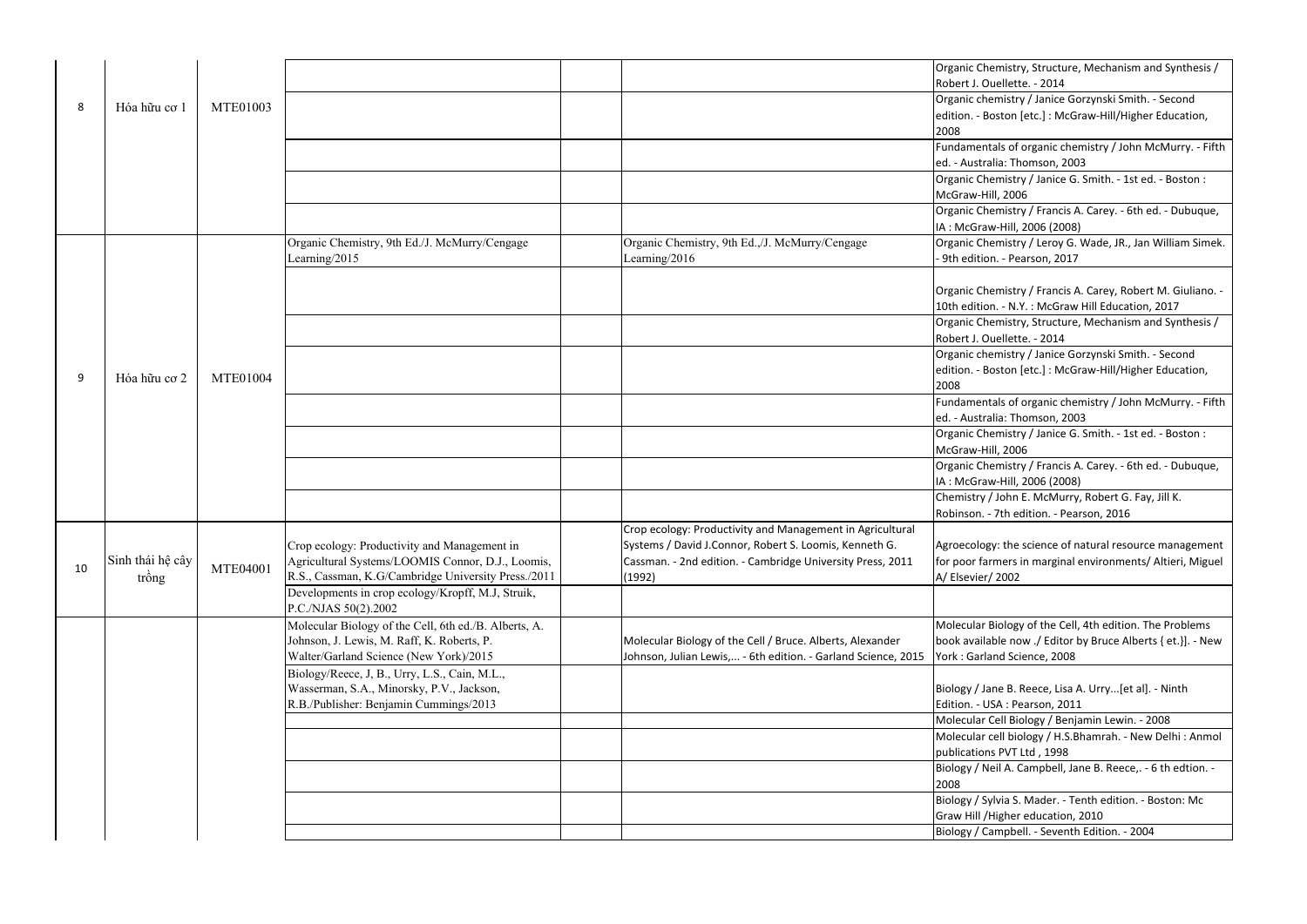Biology, Volume 2 / Neil A. Campbell; Jane B. Reece. dition. - San Francisco.: Benjamin Cummings,

> Sylvia S. Mader. - Fifth edition. - Boston: Wm.C. blishers, 1996

tudent study guide / Sylvia S. Mader. - Fifth loston: Wm.C. Brown publishers, 1996

tudent study notebook / Sylvia S. Mader. - Fifth Boston: Wm.C. Brown publishers, 1996

 Biology: California standards review book. - New Jersey.:  $\text{fall}, [?)$ 

 Biology: Teacher`s Ell handbook strategies for english learers./ Nancy Montgomery. - New Jersey.:  $\text{fall}, [?)$ 

Biology / Albert Kaskel, Paul J. Hummer, Lucy Daniel. - New iraw-Hill, 1999

 Biology / Robert J. Brooker ; Eric P. Widmaier; Linda E. Peter D. Stiling. - Boston : McGraw-Hill, Higher , 2006

> Peter H. Raven ... [et al.] ; illustration authors, Ober and Claire W. Garrison. - 7th ed. - Boston : Hill, Higher Education, 2002

Biology. Unit 1:Teaching resources. - New Jersey.: Prentice

nit 2:Teaching resources. - New Jersey.: Prentice

nit 7:Teaching resources. - New Jersey.: Prentice

nit 3:Teaching resources. - New Jersey.: Prentice

nit 9:Teaching resources. - New Jersey.: Prentice

nit 4:Teaching resources. - New Jersey.: Prentice

nit 6:Teaching resources. - New Jersey.: Prentice

nit 8:Teaching resources. - New Jersey.: Prentice

nit 5:Teaching resources. - New Jersey.: Prentice

|    |               |          | Biology / R       |
|----|---------------|----------|-------------------|
|    |               |          | Harpercoll        |
|    |               |          |                   |
|    |               |          | Biology / P       |
|    |               |          | Seventh Ed        |
|    |               |          | <b>Biology: T</b> |
|    |               |          | publishing        |
|    |               |          | Biology, Vo       |
|    |               |          | Seventh Ed        |
|    |               |          | 2005              |
|    |               |          | Biology / S       |
|    |               |          | Brown pub         |
|    |               |          |                   |
|    |               |          | Biology: St       |
|    |               |          | edition. - E      |
|    |               |          |                   |
|    |               |          | Biology: St       |
|    | Nhập môn sinh |          |                   |
| 11 |               | NHE01001 | edition. - E      |
|    | học 1         |          | Biology: Ca       |
|    |               |          | Prentice H        |
|    |               |          | Biology: Te       |
|    |               |          | language le       |
|    |               |          | Prentice H        |
|    |               |          | Biology. U        |
|    |               |          | Hall, [Kn]        |
|    |               |          | Biology. Ur       |
|    |               |          | Hall, [Kn]        |
|    |               |          | Biology. U        |
|    |               |          | Hall, [Kn]        |
|    |               |          | Biology. Ur       |
|    |               |          | Hall, [Kn]        |
|    |               |          | Biology. U        |
|    |               |          | Hall, [Kn]        |
|    |               |          | Biology. U        |
|    |               |          | Hall, [Kn]        |
|    |               |          | Biology. U        |
|    |               |          |                   |
|    |               |          | Hall, [Kn]        |
|    |               |          | Biology. U        |
|    |               |          | Hall, [Kn]        |
|    |               |          | Biology. U        |
|    |               |          | Hall, [Kn]        |
|    |               |          | Biology / A       |
|    |               |          | york: Mc G        |
|    |               |          | Biology / R       |
|    |               |          | Graham; P         |
|    |               |          | Education,        |
|    |               |          |                   |
|    |               |          | Biology / P       |
|    |               |          | William C.        |
|    |               |          | McGraw-H          |
|    |               |          |                   |

Rober A. Wallace, Gerald P. Sanders. - New York: lins Publishers Inc, 1996

Peter H. Raven,George B. Johnson...(et...al). dition. - New York : Mc-Graw Hill, Inc, 2005 Biology : The web of life / Daniel D Chras. - New york: West company, 1993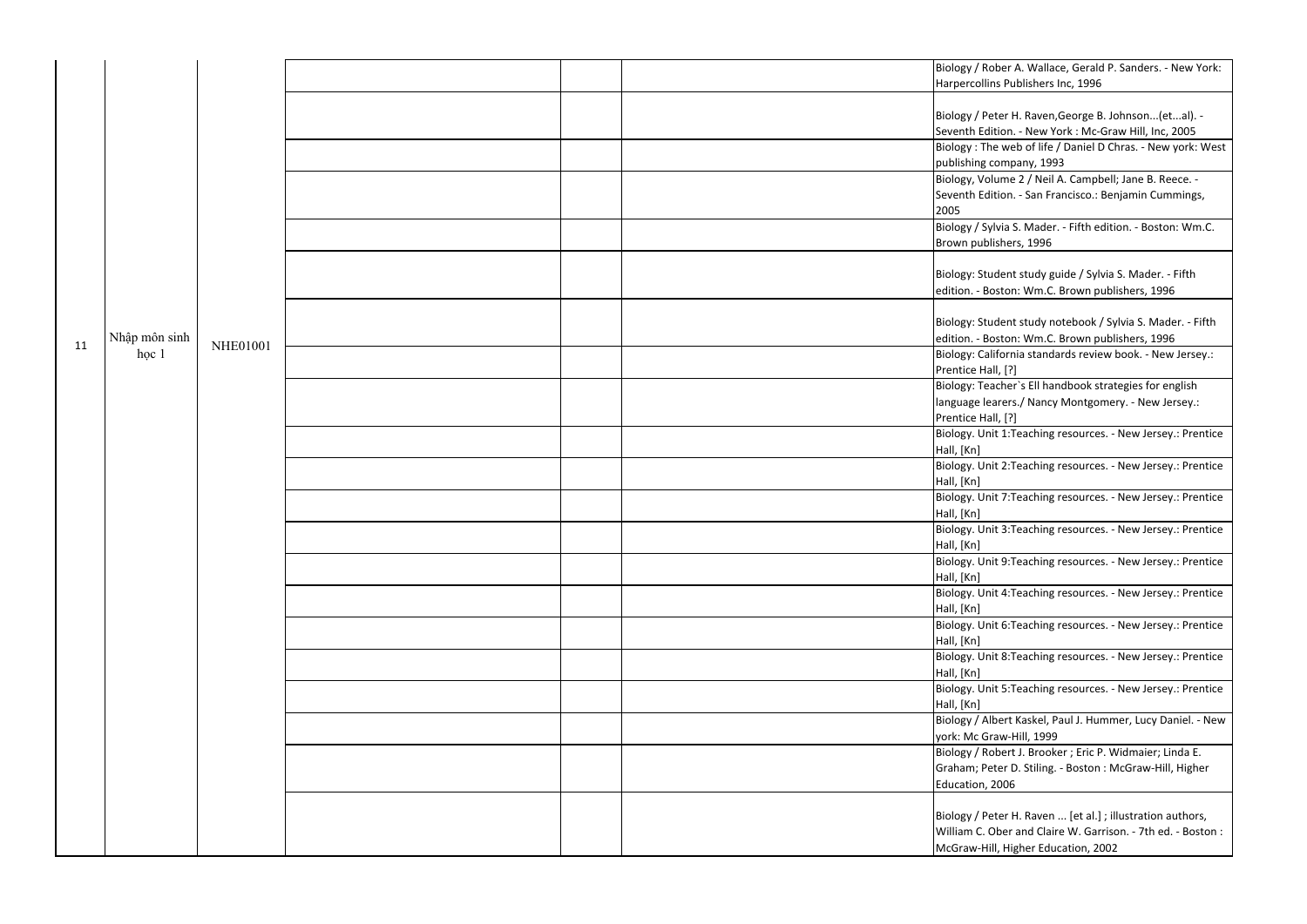Introductory plant biology / Kingsley R. Stern, James E. elley H. Jansky. - Boston : McGraw-Hill Higher c2003 (2000)

> pgy / Thomas L. Rost; Michael G. Barborur,... [et nd edition. - Ustralia: Thomson Brooks / Cole,

pgy / Thomas L. Rost, Michael G. Barbour, C. cking, Terence M. Murphy. - 2nd ed. - Southbank, ralia ; Belmont, CA, USA : Thomson/Brooks/Cole,

omy: An applied approach / D. F. Cutler, C.E.J. W. Stevenson . - Blackwell, 2011

of Genetics / Gardner, Simmons/Snustsad. tion. - 1991

 Principles of genetics / Robert H. Tamarin. - 6th ed. - VCB/McGraw-Hill, 1999

of Genetics = Featuring complete answers and to all text questions and problems / Snustad,D.Peter.,Simmons,Michael J.,Jenkins,John B. - New Mc Graw-Hill,Inc, 1997

 Genetics: Analysis of genes and genomes / Daniel. L. Hartl,, Ruvolo. - 6th Edition. - USA. : Jones & Bartlett,

Genomes a Changing Perspective : / Maxine alifornia, University Science Books, 1991 Genetic improvements in winter wheat yields since 1900 iated physiological changes iology : / Henrik Lundegardh. - New York: Elsevier Publishing company, 1966 Introduction to plant physiology / Otis F. Curtis. - New York - Hill book company, Inc, 1950 Plant Physiology./ Robert M. Devlin. - Second ed. - New Nostrand Reinhold Company, 1969 Plant physiology./ Lincoln Taiz and Eduardo Zeiger. - 3rd erlan, Massachusetts : Sinauer Associates,Inc. 2 (1998, 2006, 2002)

|    |                  |                 | Botany: An Introduction to Plant Biology 5th Edition. |           | Botany: An Introduction to Plant Biology /, Jam D. Mauseth, | Plant biolo<br>al]. - Secor |
|----|------------------|-----------------|-------------------------------------------------------|-----------|-------------------------------------------------------------|-----------------------------|
|    |                  |                 | 696 p./Mauseth, J.D./Jones & Bartlett Learning;/2012  | <b>TK</b> | PhD. - 6th. editon. - Jones & Bartlett Learning, 2012       | 2006                        |
|    |                  |                 |                                                       |           |                                                             | <b>Plant Biold</b>          |
| 12 | Nhập môn sinh    | <b>NHE01002</b> |                                                       |           |                                                             | <b>Ralph Stoc</b>           |
|    | học $3$          |                 |                                                       |           |                                                             | Vic., Austra                |
|    |                  |                 |                                                       |           |                                                             | 2006                        |
|    |                  |                 |                                                       |           |                                                             | Introducto                  |
|    |                  |                 |                                                       |           |                                                             | Jansky. - 1                 |
|    |                  |                 | Stern's Introductory Plant Biology 13th edition; 640  |           |                                                             | Introducto                  |
|    |                  |                 | p/Bidlack J., Jansky S., Stern K./McGraw-Hill         |           | Introductory Plant Biology / James E. Bidlack, Shelley H.   | Bidlack, Sh                 |
|    |                  |                 | Education/2013                                        | <b>TK</b> | Jansky. - 13th edition. - NY. : Mc Graw Hill, 2014          | Education,                  |
|    |                  |                 |                                                       |           |                                                             | Plant biolo                 |
|    |                  |                 |                                                       |           |                                                             | al]. - Secor                |
|    |                  |                 |                                                       |           |                                                             | 2006                        |
| 13 | Hình thái, giải  | <b>NHE02002</b> |                                                       |           |                                                             | <b>Plant Biold</b>          |
|    | phẫu thực vật    |                 |                                                       |           |                                                             | <b>Ralph Stoc</b>           |
|    |                  |                 |                                                       |           |                                                             | Vic., Austra                |
|    |                  |                 |                                                       |           |                                                             | 2006                        |
|    |                  |                 |                                                       |           |                                                             | Plant anat                  |
|    |                  |                 |                                                       |           |                                                             | Botha, D. \                 |
|    |                  |                 | Principles of Genetics, Fifth Edition, International  |           |                                                             |                             |
|    |                  |                 | Student Version,/Snustad, D. P. And M. J.             |           |                                                             | <b>Principles</b>           |
|    |                  |                 | Simmons/2010                                          |           |                                                             | Eighth Edit                 |
|    |                  |                 |                                                       |           |                                                             | Principles                  |
|    |                  |                 |                                                       |           |                                                             | Boston: W                   |
|    |                  |                 |                                                       |           |                                                             | <b>Principles</b>           |
|    |                  |                 |                                                       |           |                                                             | solutions t                 |
|    | Di truyền thực   |                 |                                                       |           |                                                             | Snustad, D.                 |
| 14 | vật              | <b>NHE02003</b> |                                                       |           |                                                             | york: The                   |
|    |                  |                 |                                                       |           |                                                             | Genetics: A                 |
|    |                  |                 |                                                       |           |                                                             | Maryellen                   |
|    |                  |                 |                                                       |           |                                                             | 2012                        |
|    |                  |                 |                                                       |           |                                                             |                             |
|    |                  |                 |                                                       |           |                                                             | Genes and                   |
|    |                  |                 |                                                       |           |                                                             | Singer. - Ca                |
|    |                  |                 |                                                       |           |                                                             | Genetic im                  |
|    |                  |                 |                                                       |           |                                                             | and associ                  |
|    |                  |                 | Plant Physiology/Lincoln Taiz/University of           |           |                                                             | Plant phys                  |
|    |                  |                 | California/2010                                       |           | Plant physiology./ Lincolh Taiz - Eduardo Zeiger. - 2010    | American I                  |
|    |                  |                 |                                                       |           |                                                             | Introductio                 |
|    |                  |                 |                                                       |           |                                                             | : McGraw                    |
|    |                  |                 |                                                       |           |                                                             | Plant Phys                  |
|    |                  |                 |                                                       |           |                                                             | york: Van I                 |
| 15 | Sinh lý thực vật | <b>NHE02004</b> |                                                       |           |                                                             | Plant phys                  |
|    |                  |                 |                                                       |           |                                                             | ed. - Sund                  |
|    |                  |                 |                                                       |           |                                                             | Pub., 2002                  |
|    |                  |                 |                                                       |           |                                                             |                             |

pgy / Thomas L. Rost; Michael G. Barborur,... [et nd edition. - Ustralia: Thomson Brooks / Cole,

Plant Biology / Thomas L. Rost, Michael G. Barbour, C. cking, Terence M. Murphy. - 2nd ed. - Southbank, ralia ; Belmont, CA, USA : Thomson/Brooks/Cole,

Introductory Plant Biology / James E. Bidlack , Shelley H. 13th edition. - NY. : Mc Graw Hill, 2014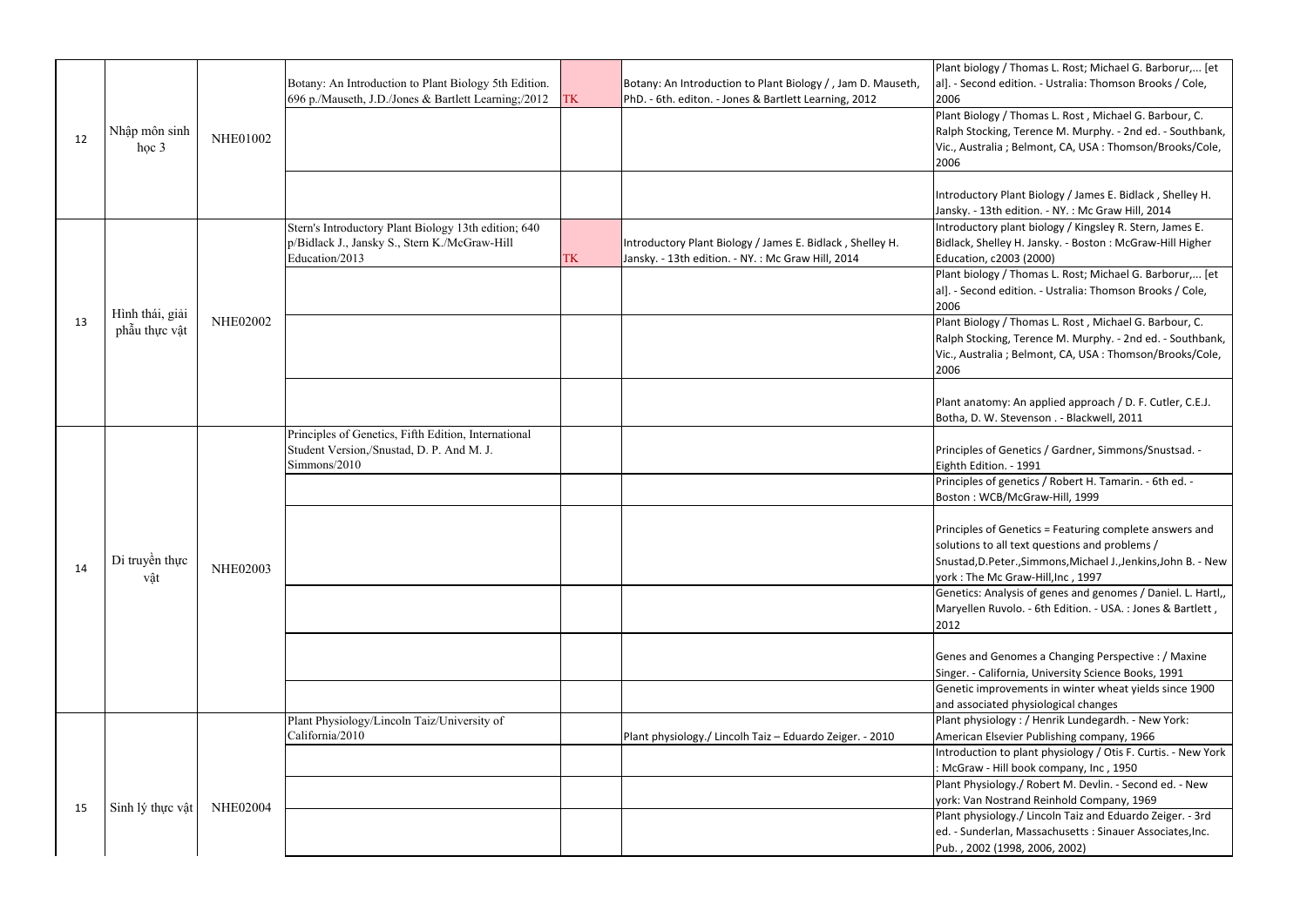Principles of plant breeding / [by] R.W. Allard. - New York: )60]

 Principles and procedures of plant breeding: blogical and conventional approaches / G.S. S. Gosal. - Harrow: Alpha science international

Chọn giống cây trồng = Plant Breeding / Chủ biên:Trần ... - Hà Nội : Nông nghiệp, 1997

> $\dot{\theta}$  chọn giống cây trồng / Tác giả:Trần Như uyện Hữu Chỉ. - H : Nông thôn , 1969

 Chọn giống cây trồng / Phan Thanh Kiếm. - H. : Nông ጋ16

 Chọn giống cây trồng = Sách dùng cho sinh viên khoa Nông phạm kỹ thuật / Nguyễn Văn Hiển, Chủ biên. - Hà dục, 2000

 Các phương pháp mới trong tạo chọn giống cây trồng / Quý. - H. : Nông nghiệp, 1997

 Plant Pathology / George N. Agrios. - New York: Academic  $97<sup>°</sup>$ 

 Plant Pathology / Edwin J. Butler, S. G. Jones. - Lon don: lacmillan & co.LTD, 1949

 Plant pathology / John Charles Walker. - New york: Hill book company, Inc, 1957

 Plant pathology: Concepts and laboratory exercises / Bonnie H. Ownley, Robert N. Trigiano, edited by Boca C Press, 2017

> Pest Management: Principles and Practice / Abrol, Uma Shankar. - Boston : Cabi, 2012

pest management: Current concepts and I perspective / Edited by Dharam P.Abrol. m: Academic Press, 2014

Pest Management for Tropical Root and Tuber K. Hahn, F.E. Caveness Editors. - Nigeria : Internal Institute of Tropical Agriculture, 1990

|    |                |                 |                                                                                                                                                                                                                |           |                                                                                                                             | <b>Plant Biocl</b><br>with Fiona |
|----|----------------|-----------------|----------------------------------------------------------------------------------------------------------------------------------------------------------------------------------------------------------------|-----------|-----------------------------------------------------------------------------------------------------------------------------|----------------------------------|
|    |                |                 |                                                                                                                                                                                                                |           |                                                                                                                             | <b>Elsevier Ad</b>               |
|    |                |                 | Principles of plant genetics and breeding/Acquaah<br>G/Blackwell Publishing Ltd/2007                                                                                                                           | <b>GT</b> | Principles of Plant Genetics and Breeding / George Acquaaah. Principles<br>Singapore: Blackwell Publishing, 2012(2007)      | <b>Wiley, [19</b>                |
|    |                |                 |                                                                                                                                                                                                                |           |                                                                                                                             | Principles<br>Biotechno          |
|    |                |                 |                                                                                                                                                                                                                |           |                                                                                                                             | Chahal, S.<br>Ltd, 2002          |
|    |                |                 |                                                                                                                                                                                                                |           |                                                                                                                             | Chọn giốn                        |
|    | Chọn tạo giống |                 |                                                                                                                                                                                                                |           |                                                                                                                             | Đình Long.                       |
| 16 | cây trồng      | <b>NHE03002</b> | Nguyên lý chọn giống cây trồng/Vũ Văn Liết và cộng<br>sự/NXB Đại học Nông nghiệp Hà Nội./2015                                                                                                                  |           | Giáo trình nguyên lý và phương pháp chọn giống cây trồng /<br>Vũ Văn Liết, chủ biên, Nguyễn Văn Cương  [et al.]. - H. : Đại | Nguyên lý                        |
|    |                |                 |                                                                                                                                                                                                                |           | học Nông Nghiệp, 2013                                                                                                       | Nguyện, Lu<br>Chọn giốn          |
|    |                |                 |                                                                                                                                                                                                                |           |                                                                                                                             | nghiệp, 20                       |
|    |                |                 |                                                                                                                                                                                                                |           |                                                                                                                             | Chọn giốn                        |
|    |                |                 |                                                                                                                                                                                                                |           |                                                                                                                             | học và Sư                        |
|    |                |                 |                                                                                                                                                                                                                |           |                                                                                                                             | Nội: Giáo<br>Các phươn           |
|    |                |                 |                                                                                                                                                                                                                |           |                                                                                                                             | Trần Duy (                       |
|    |                |                 | Plant Pathology./Agrios, G./Elservier. Academic                                                                                                                                                                |           | Plant pathology / George N. Agrios Amsterdam: Elsevier,                                                                     | <b>Plant Path</b>                |
|    |                |                 | Press./2005                                                                                                                                                                                                    |           | Academic Press, 2005                                                                                                        | Press, 199                       |
|    |                |                 |                                                                                                                                                                                                                |           |                                                                                                                             | <b>Plant Path</b>                |
|    |                |                 |                                                                                                                                                                                                                |           |                                                                                                                             | London M                         |
| 17 | Bệnh cây       | <b>NHE03003</b> |                                                                                                                                                                                                                |           |                                                                                                                             | Plant path                       |
|    |                |                 |                                                                                                                                                                                                                |           |                                                                                                                             | McGraw-H                         |
|    |                |                 |                                                                                                                                                                                                                |           |                                                                                                                             | Plant path<br>Bonnie H.          |
|    |                |                 |                                                                                                                                                                                                                |           |                                                                                                                             | Raton: CR                        |
|    |                |                 | Entomology & Pest Management, 5th edition/Pedigo,<br>L. P. & M. E. Rice/ Waveland Press/2014                                                                                                                   |           | Entomology and Pest Management / Pedigo, Larry P., Marlin<br>E. Rice. - 6th edition. - Waveland Press, 2015                 |                                  |
|    |                |                 | A textbook of Integrated Pest Management. 617p./<br>Dhaliwal, G.S., Ram Singh & Vikas Jindal.,<br>/Ludhiana: Kalyani Publishers/2013                                                                           |           |                                                                                                                             | Integrated<br>Dharam P.          |
|    |                |                 | Field Guide for Integrated Pest Management in Hops.<br>Second Edition, 90p./David H. Gent, James, D.B.,<br>Amy J.D., David G.J., Robert P., Douglas B.W./A<br>Cooperative Publication Produced by Oregon State |           |                                                                                                                             | Integrated<br>ecological         |
|    |                |                 | University, University of Idaho/2010                                                                                                                                                                           |           |                                                                                                                             | Amsterdar                        |
| 18 | Quản lý dịch   | <b>NHE03004</b> | Natural Enemies: An Introduction to Biological<br>Control. UK, 378 pp./Hajek Ann/Cambridge                                                                                                                     |           | Natural enemies: An introduction to biological control / Ann E<br>Hajek. - First published 2004. - New York: Cambridge      | Integrated<br>Crops, / S.        |
|    | hại côn trùng  |                 | University Press, Cambridge,/2004                                                                                                                                                                              |           | University Press, 2004                                                                                                      | Internatio                       |

hemistry / Hans-Walter Heldt in cooperation Heldt. - 4th. editiom. - Amsterdam ; Boston : cademic Press, 2011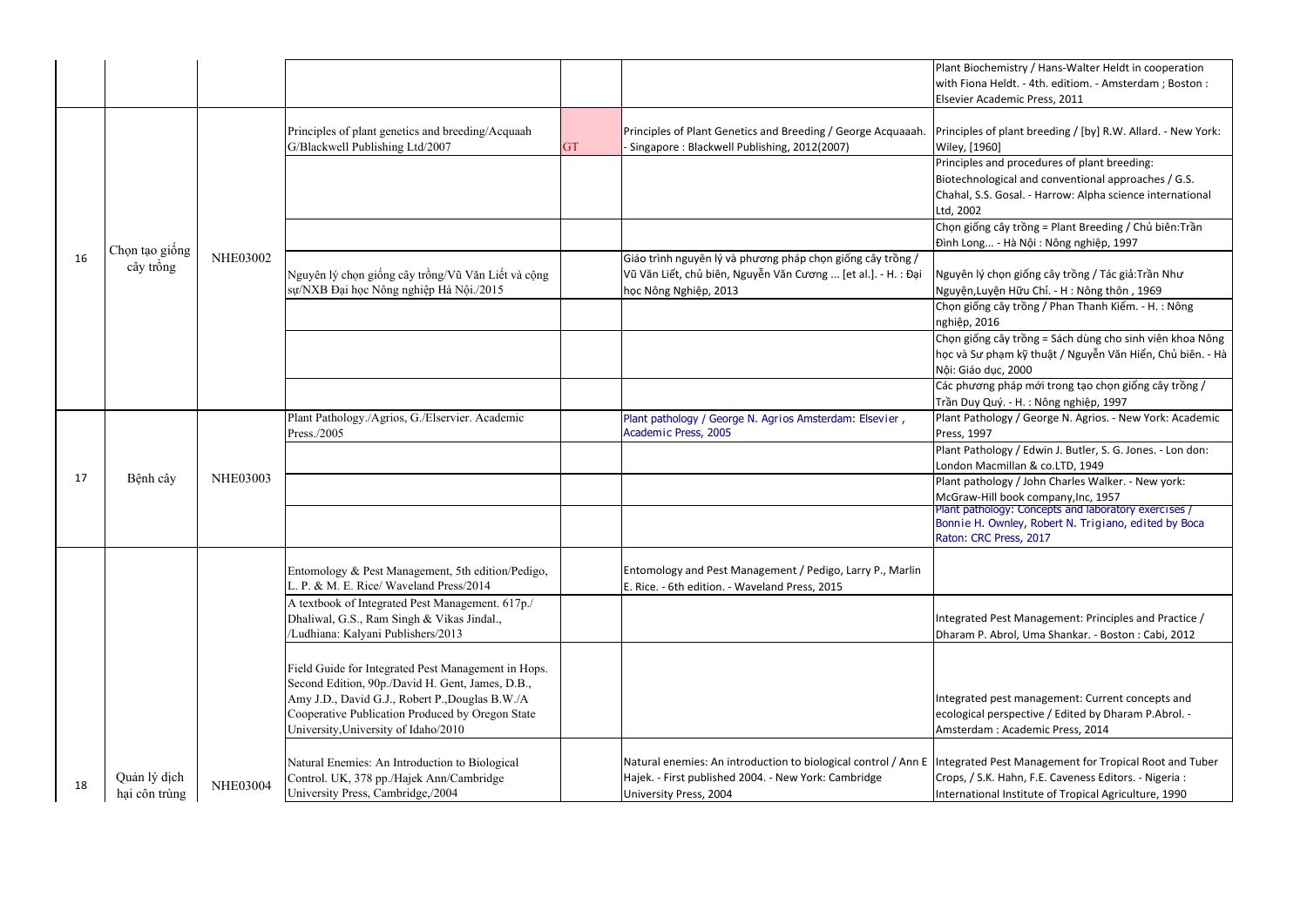Control of pests and weeds by natural enemies [electronic an introduction to biological control / Roy Van Mark Hoddle, and Ted Center. - Oxford, UK : Pub., 2008

control by natural enemies./ DeBach, P. - 1974

Pest and Weeds by natural Enemies./ Robert F. ward P. Caswell-Chen, Marcos Kogan Sustainable Intensification of Crop Production / P. Parvatha pringer, 2016

> of crop production / N.K. Fageria, V.C. Baligar, - New York : Food Products Press, 2006

> ce and practice of crop production./ Ricardo M. Philippines.: Seameo Searca, 2001

 Principles of field crop production / John H. Martin, . Waldren, David L. Stamp. - 4d ed. - Ohio : Upper er, New jersey columbus, 2006

luction Principles and Practices / Harold D.

Toronto, Ontario : The Macmillan Company, 1969 Biology : the unity and diversity of life. Plant structure and Gecie Starr ... [et al.]. - 14th ed. - Australia : Brooks/Cole, c2016

 Introduction to Agronomy:Food, Crops, and Environment./ heaffer, Kistine M. Moncada. - Australia.: Delmar, )9)

I man./ Jack R. Harlan,

i cây ăn quả. Đại học Nông lâm Thái Nguyên / Ý, Đào Thanh Vân, Nguyễn Thế Tuấn Đại học Thái Nguyên. - Hà Nội : Nông nghiệp, 2000 Cây ăn quả / Chủ biên:Trần Thế Tục. - Hà Nội : Nông 998

|    |                                   |                 | Giáo trình Biện pháp sinh học bảo vệ thực vật.<br>208p./Nguyễn Văn Đĩnh, Đỗ Tấn Dũng, Hà Quang<br>Hùng, Phạm Văn Lầm, Phạm Bình Quyền, Ngô Thị<br>Xuyên/NXB. Nông nghiệp, Hà Nội/2007 | Biện pháp sinh học bảo vệ thực vật : Giáo trình dùng cho sinh<br>viên các trường Khối Nông Lâm Ngư / Nguyễn Văn Đĩnh, Đỗ<br>Tấn Dũng, Hà Quang Hùng - H. : Nông nghiệp, 2007 | Concepts i<br>Norris, Edv<br>Upper sad                       |
|----|-----------------------------------|-----------------|---------------------------------------------------------------------------------------------------------------------------------------------------------------------------------------|------------------------------------------------------------------------------------------------------------------------------------------------------------------------------|--------------------------------------------------------------|
|    |                                   |                 | Giáo trình Côn trùng Đại cương. 239p/Nguyễn Viết<br>Tùng/NXB. Nông nghiệp, Hà Nội/2006                                                                                                | Côn trùng học đại cương : Giáo trình dùng cho các trường ĐH<br>khối Nông Lâm ./ Nguyễn Viết Tùng. - H. : Nông nghiệp, 2006                                                   | Control of<br>resource]<br>Driesche, I<br><b>Blackwell I</b> |
|    |                                   |                 |                                                                                                                                                                                       |                                                                                                                                                                              | <b>Biological</b>                                            |
|    |                                   |                 |                                                                                                                                                                                       |                                                                                                                                                                              | Control of<br>Norris, Edv                                    |
|    |                                   |                 | Principles of Crop Production./Reddy SR/Kalyani<br>Publisher/2014                                                                                                                     | Principles of crop production / Reddy SR, C Nagamani/<br>Ludhiana, New Delhi: Kalyani, 2018                                                                                  | Sustainabl<br>Reddy. - Sp                                    |
|    |                                   |                 |                                                                                                                                                                                       |                                                                                                                                                                              | Physiology<br>R.B. Clark.                                    |
|    |                                   |                 |                                                                                                                                                                                       |                                                                                                                                                                              | The scienc<br>Lantican. -                                    |
|    | Nguyên lý sản<br>xuất cây trồng   |                 |                                                                                                                                                                                       |                                                                                                                                                                              | Principles<br>Richard P.                                     |
| 19 | trong hệ thống<br>ôn đới và nhiệt | <b>NHE03005</b> |                                                                                                                                                                                       |                                                                                                                                                                              | saddle rive                                                  |
|    | đới                               |                 |                                                                                                                                                                                       |                                                                                                                                                                              | Crop prod<br>Hughes. -                                       |
|    |                                   |                 |                                                                                                                                                                                       |                                                                                                                                                                              | Biology: tl<br>function /<br>Thomson I                       |
|    |                                   |                 |                                                                                                                                                                                       |                                                                                                                                                                              | Introductio<br>Craig C. Sh                                   |
|    |                                   |                 |                                                                                                                                                                                       |                                                                                                                                                                              | 2012 (200<br>Crops and                                       |
|    |                                   |                 | Plants and Society./Estelle Levetin Karen<br>McMahon/McGraw-Hill Higher Education/2015                                                                                                | Plants & society / Estelle Levetin, Karen McMahon /New York<br>McGraw Hill education, 2016                                                                                   |                                                              |
|    |                                   |                 | Bài giảng "Plant and Society"./Phạm Thị Hương, Vũ<br>Thanh Hải/2014                                                                                                                   |                                                                                                                                                                              |                                                              |
|    |                                   |                 | Giáo trình Cây ăn quả/Trần Thế Tục/Nhà xuất bản                                                                                                                                       |                                                                                                                                                                              | Giáo trình<br>Trần Như <sup>y</sup>                          |
|    |                                   |                 | Nông nghiệp/2008<br>Bài giảng "Principle of fruit production"/Phạm Thị                                                                                                                |                                                                                                                                                                              | Nông lâm<br>Cây ăn quá                                       |
|    |                                   |                 | Hương, Vũ Thanh Hải,/2015                                                                                                                                                             |                                                                                                                                                                              | nghiệp, 19                                                   |
|    |                                   |                 |                                                                                                                                                                                       |                                                                                                                                                                              | Storey's G<br>or Home<br>2013                                |

in integrated pest management / Robert F. ward P. Caswell-Chen, Marcos Kogan. - USA : ddle river, new jersey, 2003

 Storey's Guide to Growing Organic Orchard Fruits: Market or Home Production/ Danny L. Barney/ Storey Publishing/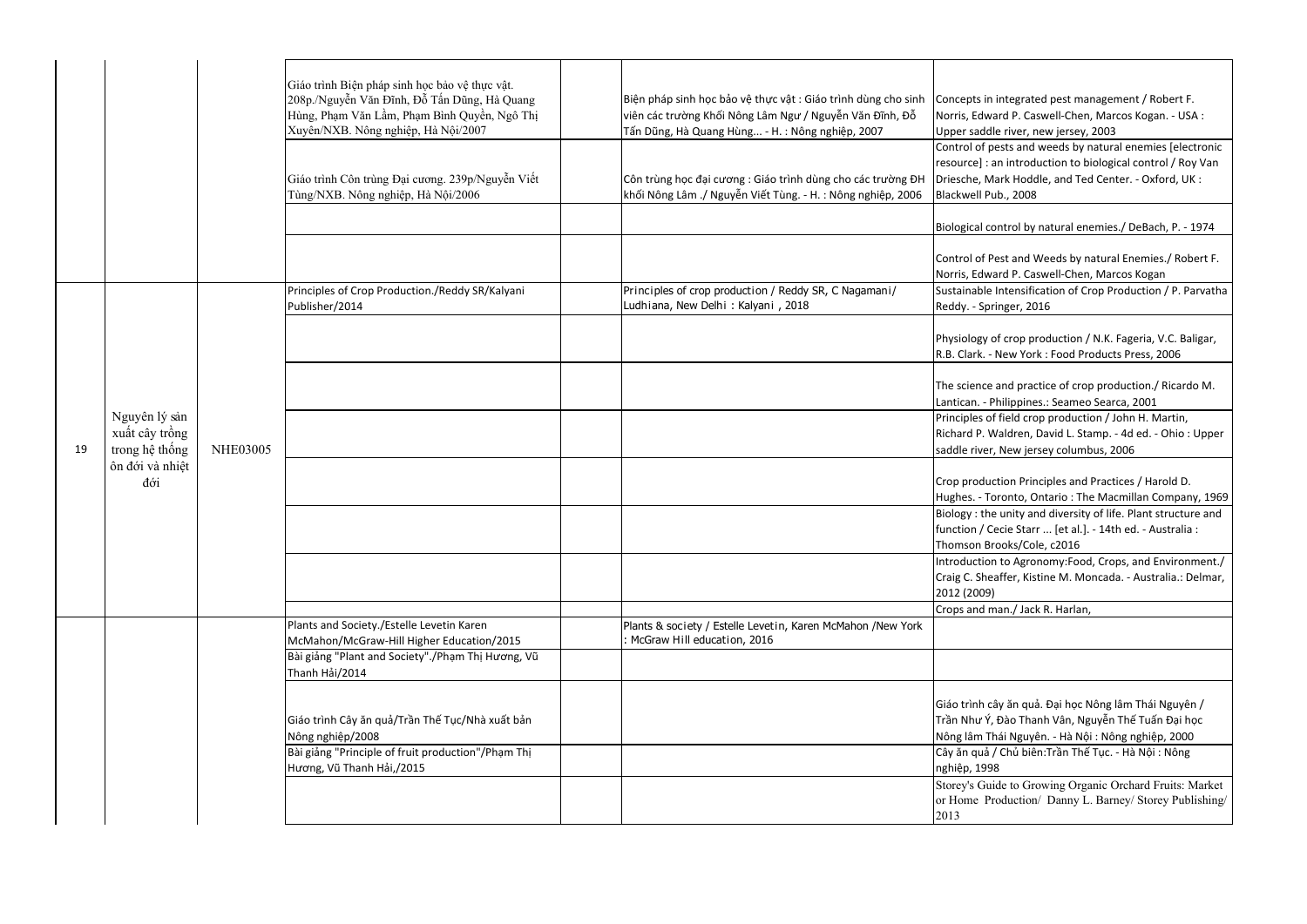Weed Biology and Climate Change, / Lewis H. Ziska, Jeffrey New York: Wiley-Blackwell.. 2011

 Weed management handbook/ Northern Territory ent/2014

 Weed science: Principles and practices / Monaco, Thomas Stphen C; Ashton, Floyd M/ John Wiley & Sons/

> & Kester's Plant Propagation: Principles and Hudson T. Hartmann, Dale E. Kester...[et al]. tion. - USA. : Prentice Hall, 2011

pagation : Concepts and Laboratory Exercises / eyl, Robert N. Trigiano]. - New York Loandon. : Taylor & Francis Groupl, 2008.

se Operation and Management / Paul V. Nelson. -Roston : Prentice Hall, 2011

Transgenic Herbicide Resistance in Plants/ Rao, V. S/ CRC

and Plant Physiology / Andrew H, Cobb, John e. - USA. : Wiley-Blackwell., 2010

|    |                 |                 |                                                       |           |                                                             | The Molecu         |
|----|-----------------|-----------------|-------------------------------------------------------|-----------|-------------------------------------------------------------|--------------------|
|    |                 |                 |                                                       |           |                                                             | Graham B.          |
|    | Thực vật và xã  |                 |                                                       |           |                                                             | USA.: Wile         |
| 20 | hội             | <b>NHE03006</b> |                                                       |           |                                                             |                    |
|    |                 |                 |                                                       |           |                                                             | Advances in        |
|    |                 |                 |                                                       |           |                                                             | Carr. - New        |
|    |                 |                 |                                                       |           |                                                             |                    |
|    |                 |                 | Mineral Nutrition of Higher Plant. 889 p/Marschner,   |           | Mineral Nutrition of Higher Plant / Petra Marshner. - 3th.  | Mineral nut        |
|    |                 |                 | H./Academic Press/2011                                |           | edition. - Amsterdam, Boston : Academic Press, 2012         | London: A          |
|    |                 |                 |                                                       |           |                                                             |                    |
|    |                 |                 |                                                       |           |                                                             | Handbook           |
|    |                 |                 |                                                       |           |                                                             |                    |
|    |                 |                 |                                                       |           |                                                             | Pilbeam. - 2       |
|    |                 |                 |                                                       |           |                                                             |                    |
|    |                 |                 |                                                       |           |                                                             | Mineral nut        |
|    |                 |                 |                                                       |           |                                                             | <b>Emanuel Ep</b>  |
|    |                 |                 |                                                       |           |                                                             | Mass.: Sina        |
|    |                 |                 |                                                       |           |                                                             |                    |
|    |                 |                 |                                                       |           |                                                             | Mineral nut        |
|    |                 |                 |                                                       |           |                                                             | Wisconsin:         |
|    |                 |                 |                                                       |           |                                                             |                    |
|    |                 |                 |                                                       |           | Applied weed Science : In cluding the ecology and           |                    |
|    |                 |                 | Applied Weed Science/Merill A. Ross, Caróle A.        |           | management of invasive plant / Merrill A.Ross, Carole A.    | Fundament          |
|    |                 |                 | Lembi/Prentice Hall/2009                              | <b>GT</b> | Lembi. - 3rd ed. - Newjersey : Pearson education, Inc, 2008 | edition. - B       |
|    |                 |                 |                                                       |           |                                                             | <b>Weed Scier</b>  |
|    |                 |                 |                                                       |           |                                                             | Klingman. -        |
|    |                 |                 |                                                       |           |                                                             | Sons, Inc, 1       |
|    |                 |                 |                                                       |           |                                                             | Transgenic         |
|    |                 |                 |                                                       |           |                                                             | Press/2014         |
| 21 | Khoa học cỏ dại | <b>NHE04002</b> |                                                       |           |                                                             | <b>Herbicides</b>  |
|    |                 |                 |                                                       |           |                                                             | P.H. Reade.        |
|    |                 |                 |                                                       |           |                                                             | <b>Weed Biold</b>  |
|    |                 |                 |                                                       |           |                                                             | S. Dukes. - I      |
|    |                 |                 |                                                       |           |                                                             | Weed mana          |
|    |                 |                 |                                                       |           |                                                             | Governmer          |
|    |                 |                 |                                                       |           |                                                             | Weed scie          |
|    |                 |                 |                                                       |           |                                                             |                    |
|    |                 |                 |                                                       |           |                                                             | J; Weller, S       |
|    |                 |                 |                                                       |           |                                                             | 2002               |
|    |                 |                 |                                                       |           |                                                             |                    |
|    |                 |                 | Plant Propagation Concepts and Laboratory Exercises,  |           |                                                             | Hartmann &         |
|    |                 |                 | Second Edition./Caula A. Beyl, Robert N. Trigiano/CRC |           | Plant Propagation Concepts and Laboratory Exercises / Caula | Practices /        |
|    |                 |                 | press/2016                                            |           | A. Beyl. - Second Editon. - 2014                            | Eighth editi       |
|    |                 |                 |                                                       |           |                                                             |                    |
|    |                 |                 |                                                       |           |                                                             | Plant propa        |
|    | Nguyên lý và    |                 | Bài giảng : Nguyên lý và Thực hành nhân giống cây     |           |                                                             | Caula A. Be        |
| 22 | thực hành nhân  | <b>NHE04003</b> | trồng./Phạm Thị Minh Phượng/2014                      |           |                                                             | <b>CRC Press T</b> |
|    | giống cây trồng |                 | Good Agricultural Practices for greenhouse vegetable  |           |                                                             |                    |
|    |                 |                 | crops/Food and Agriculture Organization of the United |           |                                                             |                    |
|    |                 |                 | Nations/FAO Plant Production and Protection           |           |                                                             | Greenhous          |
|    |                 |                 | Paper/2013                                            |           |                                                             | 7th ed. - B        |
|    |                 |                 |                                                       |           |                                                             |                    |

cular Biology and Biochemistry of Fruit Ripening / Graham B. Seymour, Mervin Poole, James J. Giovannoni,... ley, 2013

in Irrigation Agronomy: Fruit Crops / M. K. V. w York. ; Cambridge University Press, 2014

Itrition of higher plants / By: Horst Marschner. -Academic Press, 1986

of Plant Nutrition / Allen V. Barker, David J. 2nd edition. - New York. ; CRC Press, 2015 (2007)

Itrition of plants : principles and perspectives  $/$ Epstein, Arnold J. Bloom. - 2nd ed. - Sunderland, auer Associates, Inc., c2005

Itrition of plants / Emil Truog, Edited by. -: The regents of the university of wisconsin, 1953

1tals of Weed Science / Robert L. Zimdahl. - 4 Boston; Amsterdam : Elsevier, 2013 (2007)

ence: Principles and Practices : / Glenn C.

- Second Edition. - New York, John Willey and 1982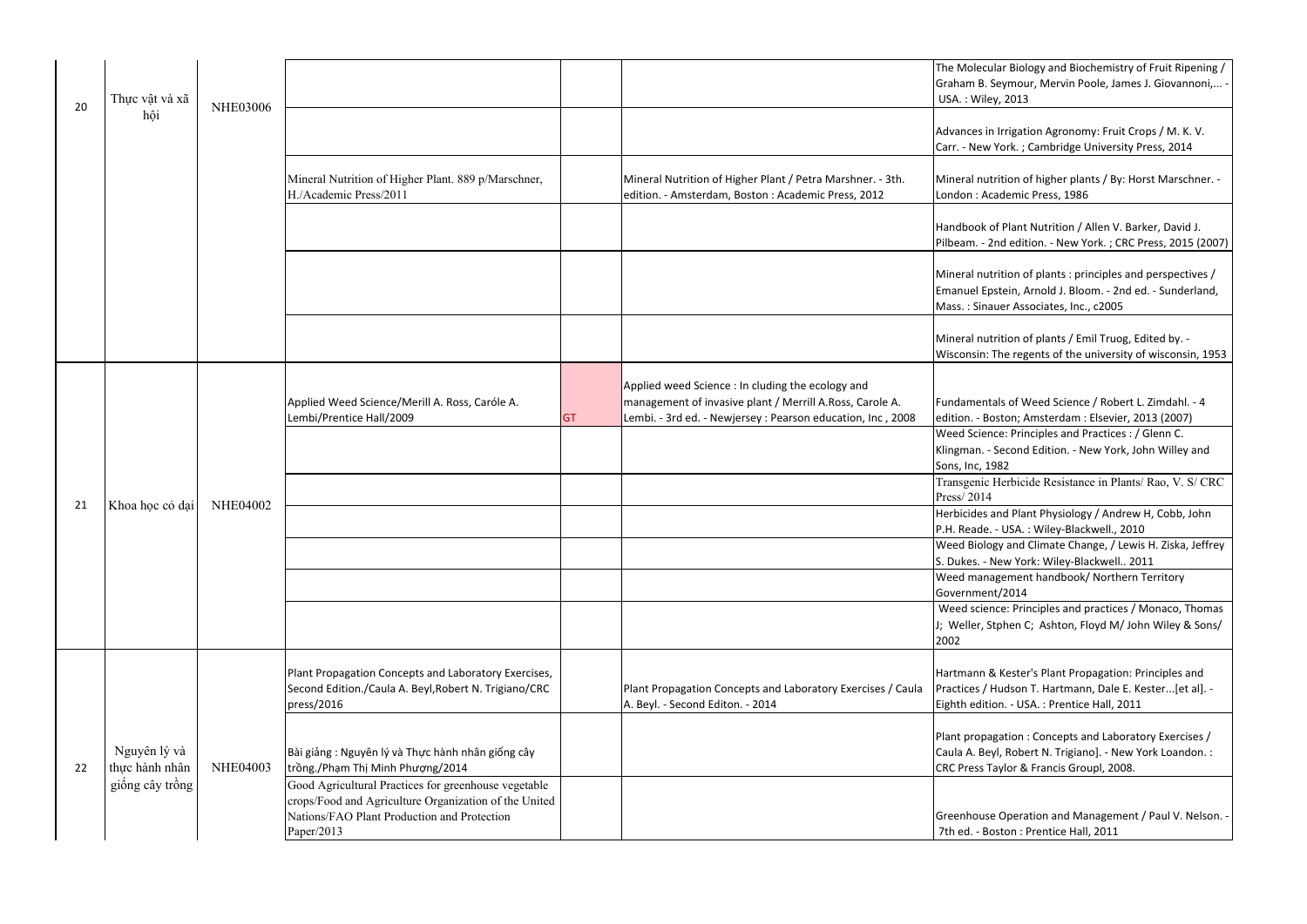Florida Greenhouse Vegetable Production Handbook Vol. ouse Vegetable Crop Production Guide / l. G. - 1991

 Giáo trình cây rau = Giáo trình dùng cho các trường ĐH iệp ./ Chủ biên: Tạ Thu Cúc... - H.: Nông nghiệp,

> of Plant Nutrition./ Allen V. Barker. - New York.: Francis, 2007

 Integrated plant nutrition systems / R.Dudal, R.N.Roy. - Ro, 1995

 Crop Diseases Identification and Management-A colour :-: / L.V.Gangawane. - Delhe: Daya Publishing 08

> reed Science : In cluding the ecology and ent of invasive plant / Merrill A.Ross, Carole A. rd ed. - Newjersey : Pearson education, Inc , 2008

of crop production / N.K. Fageria, V.C. Baligar, - New York : Food Products Press, 2006

 Crop responses to environment / Anthony E. Hall. - Boca  $R:$  CRC Press, c2001

> và động vật hại nông nghiệp Việt Nam / Nguyễn Hà Quang Hùng...[et al], Chủ biên. - H. : Đại học iệp, 2012

 Bệnh cây nông nghiệp = Giáo trình dùng cho các trường ĐH Nông nghiệp ./ Vũ Triệu Mân, Lê Lương Tề. - H.: Nông 001 (1998)

; học Đại cương/ Chu Nghiêu. - Thượng Hải : Giáo

Tropical vegetable production/ George, R. A. T/ CABI/

ty and fertilizers: An introduction to nutrient ent / John L. Havlin, Samuel L. Tisdale, Werner L. mes D. Beaton. - 8nd edition. - New York. ; 2013 (2005)

|    |                 |                 | An introduction to greenhouse production/McMahon, |           |                                                                                                      |               |
|----|-----------------|-----------------|---------------------------------------------------|-----------|------------------------------------------------------------------------------------------------------|---------------|
|    |                 |                 | R. W./Ohio Agricultural Education Curriculum      |           |                                                                                                      | The Comm      |
|    |                 |                 | Materials Service/1992                            |           |                                                                                                      | Edition. - L  |
|    |                 |                 | Bài giảng "Crop management systems for vegetable  |           |                                                                                                      | Vegetable     |
|    |                 |                 | production/Trần Thị Minh Hằng/2015                |           |                                                                                                      | Cabi, 201     |
|    |                 |                 |                                                   |           |                                                                                                      | Florida Gre   |
|    |                 |                 | Giáo trình Cây rau./Tạ Thu Cúc, Hồ Hữu An, Nghiêm |           | Giáo trình cây rau / Tạ Thu Cúc. Chủ biên. - H. : Nông nghiệp,                                       | 3: Greenho    |
|    |                 |                 | Bích Hà./NXB Nông nghiệp/2007                     | <b>GT</b> | 2007                                                                                                 | Hochmuth      |
|    |                 |                 |                                                   |           |                                                                                                      | Giáo trình    |
|    |                 |                 | Handbook of Plant Nutrition/Barker AV, Pibeam     |           | Handbook of Plant Nutrition / Allen V. Barker, David J.                                              | Nông nghi     |
|    |                 |                 | DJ/CRC Press/2010                                 |           | Pilbeam. - 2nd edition. - New York. ; CRC Press, 2015                                                | 2000          |
|    |                 |                 | Postharvest Biology and technology of fruits,     |           | Postharvest biology and technology of fruits, vegetables and                                         |               |
|    |                 |                 | vegetable, and flowers/Gopinadhan Paliyath/Wiley  |           | flowers / Gopinadhan Paliyath; Dennis P. Murr[et al]. - USA : Handbook                               |               |
|    |                 |                 | Blackwell/2009                                    | <b>TK</b> | Wiley - Blackwell, 2008                                                                              | Taylor and    |
|    |                 |                 |                                                   |           |                                                                                                      | Integrated    |
|    |                 |                 |                                                   |           |                                                                                                      | Rome: FA      |
|    |                 |                 |                                                   |           |                                                                                                      | Tropical v    |
|    |                 |                 |                                                   |           |                                                                                                      | 2011          |
|    |                 |                 |                                                   |           |                                                                                                      | Soil fertilit |
| 23 | Hệ thống quản   | <b>NHE04005</b> |                                                   |           |                                                                                                      | manageme      |
|    | lý sản xuất rau |                 |                                                   |           |                                                                                                      | Nelson, Jar   |
|    |                 |                 |                                                   |           |                                                                                                      | Pearson, 2    |
|    |                 |                 |                                                   |           |                                                                                                      | Crop Disea    |
|    |                 |                 |                                                   |           |                                                                                                      | Handbook      |
|    |                 |                 |                                                   |           |                                                                                                      | House, 20     |
|    |                 |                 |                                                   |           |                                                                                                      |               |
|    |                 |                 |                                                   |           |                                                                                                      | Applied we    |
|    |                 |                 |                                                   |           |                                                                                                      | manageme      |
|    |                 |                 |                                                   |           |                                                                                                      | Lembi. - 3r   |
|    |                 |                 |                                                   |           |                                                                                                      |               |
|    |                 |                 |                                                   |           |                                                                                                      | Physiology    |
|    |                 |                 |                                                   |           |                                                                                                      | R.B. Clark.   |
|    |                 |                 |                                                   |           |                                                                                                      | Knott's Ha    |
|    |                 |                 |                                                   |           |                                                                                                      | Maynard,      |
|    |                 |                 |                                                   |           |                                                                                                      | Wiley & Sc    |
|    |                 |                 |                                                   |           |                                                                                                      | Crop respo    |
|    |                 |                 |                                                   |           |                                                                                                      | Raton, Fla.   |
|    |                 |                 |                                                   |           |                                                                                                      |               |
|    |                 |                 | Giáo trình Biện pháp sinh vật học bảo vệ thực     |           | Biện pháp sinh học bảo vệ thực vật : Giáo trình dùng cho sinh                                        | Côn trùng     |
|    |                 |                 | vật/Nguyễn Văn Đĩnh/Nhà xuất bản nông             |           | viên các trường Khối Nông Lâm Ngư / Nguyễn Văn Đĩnh, Đỗ                                              | Văn Đĩnh;     |
|    |                 |                 | nghiệp./2007                                      |           | Tấn Dũng, Hà Quang Hùng - H. : Nông nghiệp, 2007                                                     | Nông nghi     |
|    |                 |                 | Giáo trình Động vật hại cây trồng nông            |           |                                                                                                      | Bệnh cây r    |
|    |                 |                 | nghiệp./Nguyễn Văn Đĩnh (chủ biên)/NXBNN Hà       |           | Giáo trình động vật hại nông nghiệp: Dùng cho hệ ĐH /                                                | Nông nghi     |
|    |                 |                 | Nội./2005                                         |           | Nguyễn Văn Đĩnh. - H.: Nông nghiệp, 2005<br>Bẹnh cay nong nghiẹp : Giao trinh dung cho cac trương ĐH | nghiệp, 20    |
|    |                 |                 | Giáo trình bệnh cây nông nghiệp./Lê Lương Tề (Chủ |           | khối Nông Lâm ./ Lê Lương Tề, Vũ Triệu Mân,Đỗ Tấn                                                    |               |
|    |                 |                 | biên)/NXBNN Hà Nội./2007                          |           | Dũng/H.: Nông nghiệp, 2007                                                                           |               |
| 24 | Quản lý dịch    | <b>NHE04006</b> |                                                   |           |                                                                                                      |               |
|    | hại tổng hợp    |                 | Giáo trình côn trùng đại cương./Nguyễn Viết Tùng  |           | Côn trùng học đại cương : Giáo trình dùng cho các trường ĐH                                          | Côn trùng     |
|    |                 |                 | (chủ biên)/NXBNN Hà Nội./2006                     |           | khối Nông Lâm ./ Nguyễn Viết Tùng. - H. : Nông nghiệp, 2006                                          | dục, 1960     |
|    |                 |                 |                                                   |           |                                                                                                      |               |

nercial Greenhouse ./ James W. Boodley. - Third USA; Albany, N.Y. : Delmar Publishers,, 2009 Vegetable Production and Practices / G E Welbaum. - USA.  $15<sub>2</sub>$ 

Knott's Hanbook for Vegetable Growers / Donald N.

George J. Hochmuth. - Fifth Edition. - USA : John ons, Inc., 2007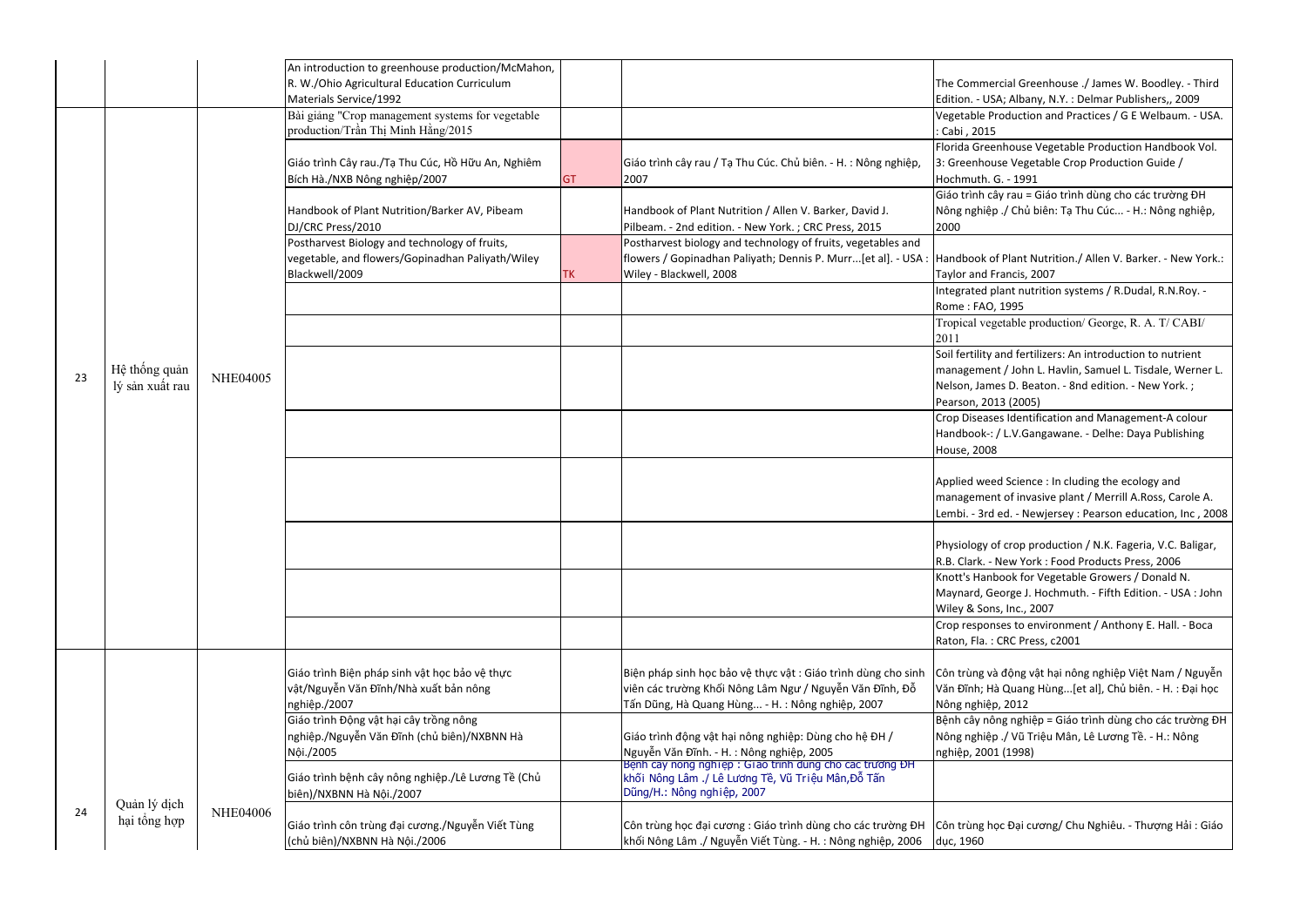Shifting Cultivation and Secondary Succession in the Ibert O. Aweto. - 2013

> le agricultural development : Recent approaches es management and environmentally-balanced enhancement / Mohamed Behnassi, Shabbir A. yce D'Silva, editors. - Dordrecht ; New York :  $2011$

 Sustainable agroecosystem management: Integrating conomics and sociaty / Patrick j.Bohlen, Gar ited by. - 1st ed. - USA : Taylor&Francis Group,

> **Farming Techniques for Sustainable Food** 1/ Padmavathy, K; Poyyamoli, G/ Springer usiness Media/ 2011

 Giáo trình hệ thống nông nghiệp = Dùng cho sinh viên ng Lâm nghiệp ./ Trần Ngọc Ngoạn. - H : Nông 999

> oc nông nghiệp: Giáo trình dùng cho SV các t&CĐ sư phạm / Trần Đức Viên, Phạm Văn Phê. ục, 1998

inh thái nông nghiệp / Trần Danh Thìn Chủ biên, Viên Biên soạn. - H. : Nông nghiệp, 2010 Agricultural ecology / Girolamo Azzi. - London: University of perugia, 1956

 Redefining diversity of dynamics of natural resources management in asia volume 2: upland natural resources and logycal systems in northern Vietnam/ Trần Đức vier/ 2016

Sustainable agricultural development : Recent approaches es management and environmentally-balanced enhancement / Mohamed Behnassi, Shabbir A. yce D'Silva, editors. - Dordrecht ; New York : <u>2011</u>

 Sustainable agroecosystem management: Integrating conomics and sociaty / Patrick j.Bohlen, Gar ited by. - 1st ed. - USA : Taylor&Francis Group,

|    |                                               |                 | Concepts in integrated pest management/Norris, R.<br>F., E. P. Caswell-Chen, and M. Kogan/Upper Saddle<br>River, NJ, Prentice-Hall/2003      |           | Concepts in integrated pest management / Robert F. Norris,<br>Edward P. Caswell-Chen, Marcos Kogan. - USA : Upper saddle<br>river, new jersey, 2003                           | Integrated<br>Dharam P.                                                               |
|----|-----------------------------------------------|-----------------|----------------------------------------------------------------------------------------------------------------------------------------------|-----------|-------------------------------------------------------------------------------------------------------------------------------------------------------------------------------|---------------------------------------------------------------------------------------|
|    |                                               |                 | Nguyên lý và biện pháp phòng chống sâu hại bảo vệ<br>mùa màng. Côn trùng và động vật hại Nông<br>Nghiệp./Nguyễn Viết Tùng/NXBNN Hà Nội./2012 |           |                                                                                                                                                                               | Integrated<br>ecological<br>Amsterdar                                                 |
|    |                                               |                 | Crop rotation and cover cropping/Seth                                                                                                        |           | Crop rotation and cover cropping: Soil resiliency and health                                                                                                                  | <b>Shifting Cu</b>                                                                    |
|    |                                               |                 | Kroeck/Chelsea Green Publishing/2011                                                                                                         | <b>TK</b> | on the organic farm / Seth Kroeck. - 2011                                                                                                                                     | Tropics / A                                                                           |
| 25 | Canh tác bền<br>vững/Thảo luận<br>về canh tác | <b>NHE04007</b> |                                                                                                                                              |           |                                                                                                                                                                               | Sustainable<br>in resource<br>productior<br>Shahid, Joy<br>Springer, 2<br>Sustainable |
|    | trong NN                                      |                 |                                                                                                                                              |           |                                                                                                                                                                               | ecology, ed                                                                           |
|    |                                               |                 |                                                                                                                                              |           |                                                                                                                                                                               | House. Edi<br>2009                                                                    |
|    |                                               |                 |                                                                                                                                              |           |                                                                                                                                                                               | Alternative<br>Production<br>Science+Bu                                               |
|    |                                               |                 | Giáo trình Hệ thống nông nghiệp/Phạm Tiến Dũng và<br>Vũ Đình Tôn/Nhà xuất bản Nông nghiệp/2015                                               |           | Giáo trình hệ thống nông nghiệp: Dùng trong các trường Đại<br>học nông nghiệp / Phạm Tiến Dũng, chủ biên, Vũ Đình Tôn. -<br>H.: Đại học Nông Nghiệp, 2013                     | Giáo trình<br>trường Nô<br>nghiệp, 19                                                 |
|    |                                               |                 | Sinh thái học nông nghiệp/Trần Đức Viên, Phạm Văn<br>Phê và Ngô Thế Ân./Nhà xuất bản Giáo dục, Hà<br>Nội/2004                                |           | Sinh thái học nông nghiệp: Giáo trình dùng cho SV các trường<br>ĐH và CĐ Sư phạm / Trần Đức Viên (Chủ biên), Phạm Văn<br>Phê, Ngô Thế Ân. - H. : Đại học Sư phạm, 2004 (2007) | Sinh thái h<br>trường ĐH<br>H. : Giáo d                                               |
|    |                                               |                 |                                                                                                                                              |           |                                                                                                                                                                               | Bài giảng si<br>Trần Đức V                                                            |
|    |                                               |                 |                                                                                                                                              |           |                                                                                                                                                                               | Agricultura<br>of perugia,                                                            |
|    | Nông nghiệp                                   |                 |                                                                                                                                              |           |                                                                                                                                                                               | Redefining                                                                            |
| 26 | bền vững                                      | NHE04011        |                                                                                                                                              |           |                                                                                                                                                                               | manageme                                                                              |
|    |                                               |                 |                                                                                                                                              |           |                                                                                                                                                                               | social ecol                                                                           |
|    |                                               |                 |                                                                                                                                              |           |                                                                                                                                                                               | Viên/Else                                                                             |
|    |                                               |                 |                                                                                                                                              |           |                                                                                                                                                                               | Sustainable                                                                           |
|    |                                               |                 |                                                                                                                                              |           |                                                                                                                                                                               | in resource<br>productior                                                             |
|    |                                               |                 |                                                                                                                                              |           |                                                                                                                                                                               | Shahid, Joy                                                                           |
|    |                                               |                 |                                                                                                                                              |           |                                                                                                                                                                               | Springer, 2                                                                           |
|    |                                               |                 |                                                                                                                                              |           |                                                                                                                                                                               | Sustainable                                                                           |
|    |                                               |                 |                                                                                                                                              |           |                                                                                                                                                                               | ecology, ed                                                                           |
|    |                                               |                 |                                                                                                                                              |           |                                                                                                                                                                               | House. Edi                                                                            |
|    |                                               |                 |                                                                                                                                              |           |                                                                                                                                                                               | 2009                                                                                  |

Pest Management: Principles and Practice / Abrol, Uma Shankar. - Boston : Cabi, 2012

pest management: Current concepts and perspective / Edited by Dharam P.Abrol. m : Academic Press, 2014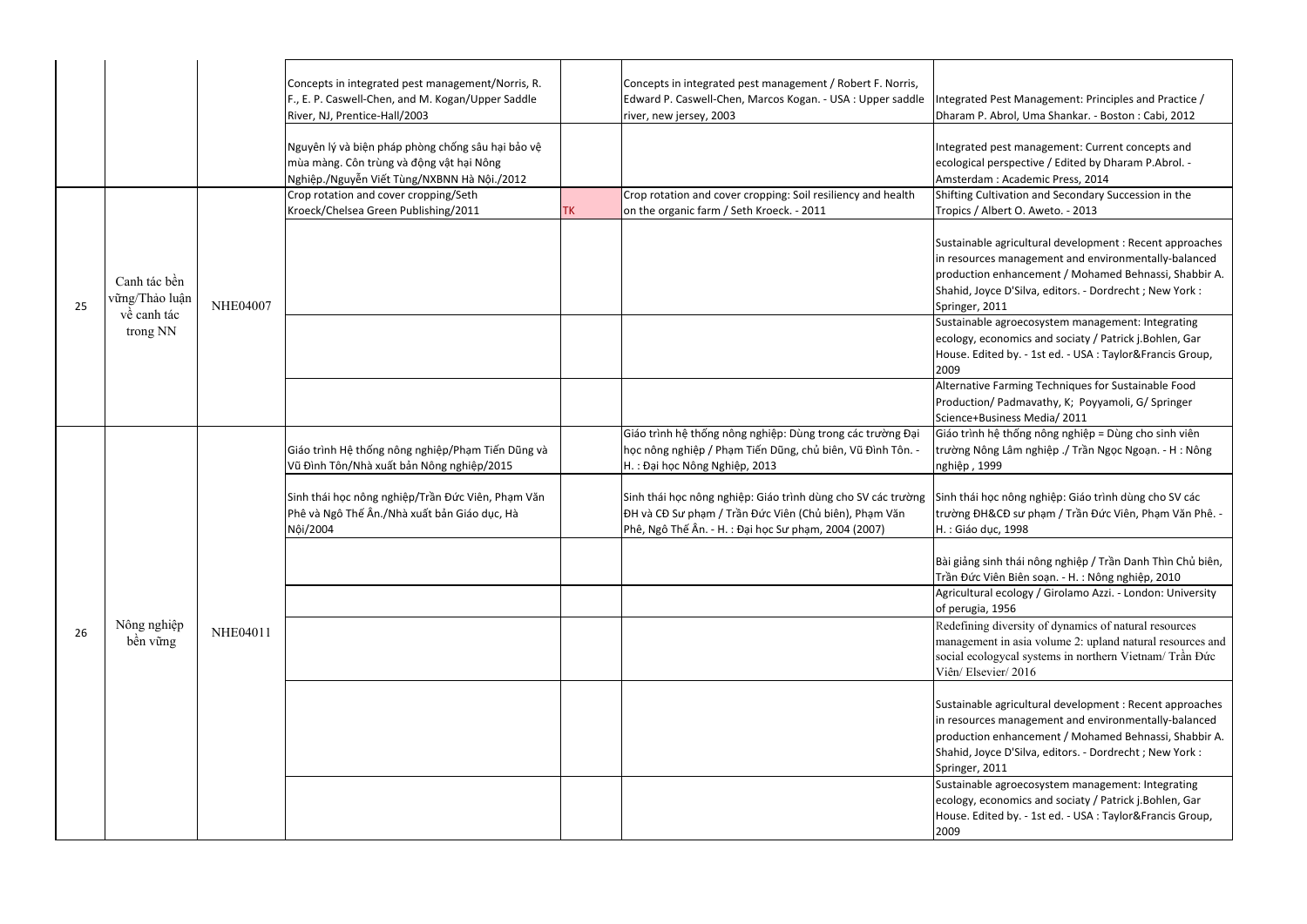Research methods / By:G.C.Svilla. - Manila : Rex book  $\mathcal{D}$ 

> e and properties of soils./ By Nele C. Brady. - 8th. New york : The Macmillan company, 1974

> and properties of soils = A college text of gy / By Lyon.T.Lyttleton,Buekman.Harry.O. - New Macmillan company, 1938

istry / Daniel G. Strawn, Hinrich L. Bohn, George or. - 4th edition. - Wiley Blackwell, 2015

development and management of irrigatiom Northern Thailand. Surarerks, V. - ChangMai, i Univercity 1986

| Research Methods: / Donald H. McBurney. - 5th. - USA: |  |
|-------------------------------------------------------|--|
| Wadsworth, 2001                                       |  |

 Thiết kế hệ thống tưới tiêu / Nguyễn Thượng Bằng, Nguyễn - H. : Xây dựng, 2006

> rties and their correlations / Michael Carter, Bentley. - 2nd edition. - Malaysia : Wiley, 2016

of Soil sciences: Properties and processes / Pan ng, Yuncong Li, Malcolm E. Summer. - 2012 Handbook of soil science. Vol 3. E - H / M.E.Summer. - CRC press, 2000

 Principles of soil and plant water relations / M. B. Kirkham. lam: Elsevier Inc, 2005

> Integrate of Zoology / Cleveland P. Hickman; oberts,...[et al]. - Fourteeth Edition. - New Yokr : Hill Custom Publishing : 2008

 Integrated Principles of Zoology :. - Thirteenth Edition. lew Yokr : Mc Graw Hill Custom Publishing : 2005 55)

tionary of Invertebrate Zoology, Complete Work

ish An Introduction to the Study of Zoology / enry Huxley. - N.Y. : Nabu Press, 2010 Elementary Zoology / Vernon L. Kellogg. - 2nd edition. - 2016 Zoology / Stephen A. Miller, John P. Harley. - 5th ed. -

IcGraw-Hill, 2002

|    |                                       |                 | Research Methods, the Basics/Walliman,                                                                                                              |           | Research Methods: the Basics / Nicholas Walliman. -                                                                                                                                | <b>Research Method</b>                                     |
|----|---------------------------------------|-----------------|-----------------------------------------------------------------------------------------------------------------------------------------------------|-----------|------------------------------------------------------------------------------------------------------------------------------------------------------------------------------------|------------------------------------------------------------|
|    |                                       |                 | N/Routledge, Taylor&Francis Group/.2011                                                                                                             | <b>TK</b> | Routledge, 2011                                                                                                                                                                    | Wadsworth, 2001                                            |
|    |                                       |                 | Research Methodology/Kothari, C.R./New Delhi: New                                                                                                   |           |                                                                                                                                                                                    | Research method                                            |
| 27 | Phương pháp                           | <b>NHE04008</b> | Age International Limited/2004                                                                                                                      |           |                                                                                                                                                                                    | store, 1992.                                               |
|    | <b>NCKH</b>                           |                 | Methods and Techniques Practical research methods:<br>a user-friendly guide to mastering research<br>techniques and projects/Dawson, C./Oxford/2002 |           |                                                                                                                                                                                    |                                                            |
|    |                                       |                 | The Nature and Properties of Soils - 14th Edition                                                                                                   |           |                                                                                                                                                                                    |                                                            |
|    |                                       |                 | revised. 975p./Nyle C. Brady and Ray R.<br>Weil/Pearson/2012                                                                                        |           | The Nature and Properties of Soils / Nyle C. Brady, Ray R.<br>Weil. - 14th Edition revised. - Pearson, 2012                                                                        | The nature and pr<br>Edition. - New yor                    |
| 28 | Nguyên lý khoa<br>học đất             | QLE02001        |                                                                                                                                                     |           |                                                                                                                                                                                    | The nature and pi<br>Edaphology / By L<br>york: The Macmil |
|    |                                       |                 |                                                                                                                                                     |           |                                                                                                                                                                                    | Soil chemistry / D<br>A. O'Connor. - 4th                   |
|    |                                       |                 | Giáo trình tưới tiêu nước/Nguyễn Văn Dung; Ngô Thị<br>Dung; Nguyễn Thị Giang; Vũ Thị Xuân;/Nhà XB Nông<br>nghiệp-Học Viện NNVN/2016                 |           | Giáo trình tưới tiêu nước / Nguyễn Văn Dung (ch.b.), Ngô Thị<br>Dung, Nguyễn Thị Giang, Vũ Thị Xuân. - H. : Đại Học Nông<br>nghiệp, 2016                                           | Historical develop<br>systems in Northe<br>ChangMai Univer |
|    |                                       |                 |                                                                                                                                                     |           |                                                                                                                                                                                    | Thiết kế hệ thống                                          |
|    |                                       | QLE03001        |                                                                                                                                                     |           |                                                                                                                                                                                    | Anh Tuấn. - H.: X                                          |
| 29 | Mối quan hệ<br>cây trồng-nước-<br>đất |                 |                                                                                                                                                     |           |                                                                                                                                                                                    | Soil properties an<br>Stephen P. Bentle                    |
|    |                                       |                 |                                                                                                                                                     |           |                                                                                                                                                                                    | Handbook of Soil<br>Ming Huang, Yund                       |
|    |                                       |                 |                                                                                                                                                     |           |                                                                                                                                                                                    | Handbook of soil                                           |
|    |                                       |                 |                                                                                                                                                     |           |                                                                                                                                                                                    | London : CRC pres                                          |
|    |                                       |                 |                                                                                                                                                     |           |                                                                                                                                                                                    | Principles of soil a                                       |
|    |                                       |                 |                                                                                                                                                     |           |                                                                                                                                                                                    | - Amsterdam: Else                                          |
|    |                                       |                 | Intergrated Principles of Zoology/Cleverland P.<br>Hickman Jr/McGraw-Hill. ISBN 9780073524214/2013                                                  |           | Integrated Principles of Zoology / Cleveland P. Hickman; Larry  Integrated Princip<br>S. Roberts,[et al]. - Fourteeth Edition. - New Yokr: Mc Graw<br>Hill Custom Publishing: 2014 | Larry S. Roberts,<br>Mc Graw Hill Cust                     |
|    |                                       |                 |                                                                                                                                                     |           |                                                                                                                                                                                    | <b>Integrated Princip</b>                                  |
|    |                                       |                 |                                                                                                                                                     |           |                                                                                                                                                                                    | London; New Yok                                            |
|    |                                       |                 |                                                                                                                                                     |           |                                                                                                                                                                                    | (2001, 1955)                                               |
| 30 | Nhập môn sinh<br>hoc <sub>2</sub>     | SHE01003        |                                                                                                                                                     |           |                                                                                                                                                                                    | Online Dictionary                                          |
|    |                                       |                 |                                                                                                                                                     |           |                                                                                                                                                                                    | The Crayfish An In                                         |
|    |                                       |                 |                                                                                                                                                     |           |                                                                                                                                                                                    | Thomas Henry Hu<br><b>Elementary Zoolo</b>                 |
|    |                                       |                 |                                                                                                                                                     |           |                                                                                                                                                                                    | HardPress, 2016                                            |
|    |                                       |                 |                                                                                                                                                     |           |                                                                                                                                                                                    | Zoology / Stepher                                          |
|    |                                       |                 |                                                                                                                                                     |           |                                                                                                                                                                                    | Boston: McGraw-                                            |
|    |                                       |                 |                                                                                                                                                     |           |                                                                                                                                                                                    |                                                            |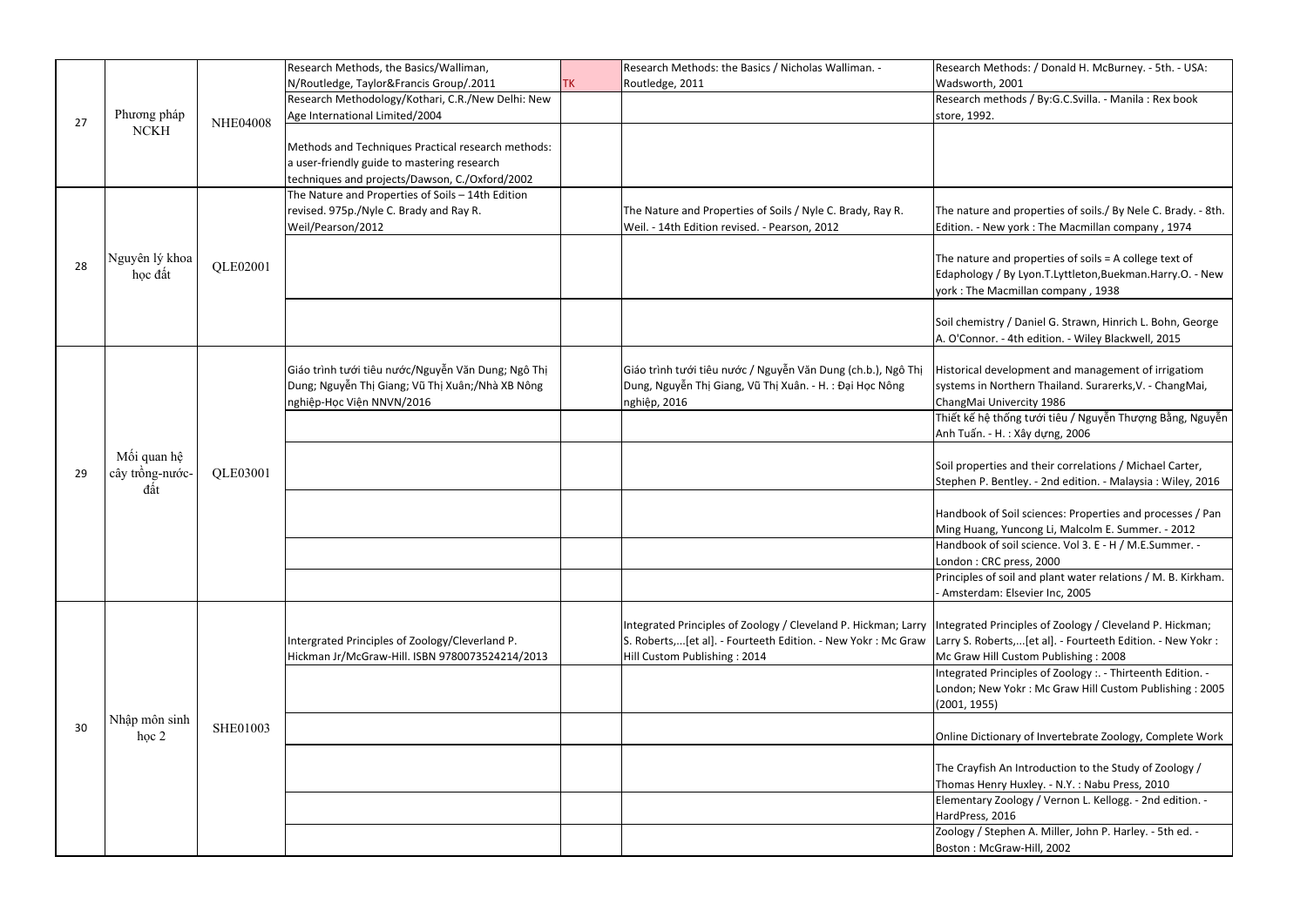Molecular biology of the gene ./ J.D.Watsson. - London : amin,Inc , 1976 (1970)

ue Culture and Molecular Markers: Their Role in I Crop Productivity / Editors: Ashwani Kumar, N. S. Sheckhawat. - India : I. K. International publishing house 012

 Plant tisue culture concepts and laboratory exercises / 2. N., Gray D.J. - 2000

> Iture, Development, and Biotechnology / Robert o. - 1st Edition. - 2010 (chưa tìm thấy sách)

ion to bioinformatics / edited by Arthur M. Lesk. -London, : Oxford University press, 2005

uction to Bioinformatics Algorithms. / Neil C.Jones. - English : A Bradford Book The MIT Press, 2004

> inh học / Lê Gia Hy. PGS.TS; Khuất Hữu Thanh. học và kỹ thuật, 2012 (2007)

an introduction / Marianne Talbot. - N. Y. : e, 2012

Resource Book: Legal aspects / Food and e Organization of the United Nations. - FAO, 2011

Resource Book: Test and post release monitoring cally modified organnicsms / Food and e Organization of the United Nations. - FAO, 2011

Resource Book: Risk analysis / Alessandra sensi, Indenberg, Kakoli Ghosh. - FAO, 2011

Proceedings of an International Conference on Plant Tissue

ry of plant tissue culture./ Alan C. Cassells, Peter - New York.: Haworth Press. 2006

|     |                                                               |                                    |                                                                                                                                                                                                                                                                                                                                                                                                                                                                                                                                                                                                                                                                                                                                                                    | Molecular                                                                                                                                                                                                                                                                                                                                |
|-----|---------------------------------------------------------------|------------------------------------|--------------------------------------------------------------------------------------------------------------------------------------------------------------------------------------------------------------------------------------------------------------------------------------------------------------------------------------------------------------------------------------------------------------------------------------------------------------------------------------------------------------------------------------------------------------------------------------------------------------------------------------------------------------------------------------------------------------------------------------------------------------------|------------------------------------------------------------------------------------------------------------------------------------------------------------------------------------------------------------------------------------------------------------------------------------------------------------------------------------------|
|     |                                                               |                                    |                                                                                                                                                                                                                                                                                                                                                                                                                                                                                                                                                                                                                                                                                                                                                                    | recombina                                                                                                                                                                                                                                                                                                                                |
|     |                                                               |                                    |                                                                                                                                                                                                                                                                                                                                                                                                                                                                                                                                                                                                                                                                                                                                                                    | 3rd ed. - V                                                                                                                                                                                                                                                                                                                              |
|     |                                                               |                                    |                                                                                                                                                                                                                                                                                                                                                                                                                                                                                                                                                                                                                                                                                                                                                                    |                                                                                                                                                                                                                                                                                                                                          |
|     |                                                               |                                    |                                                                                                                                                                                                                                                                                                                                                                                                                                                                                                                                                                                                                                                                                                                                                                    |                                                                                                                                                                                                                                                                                                                                          |
|     |                                                               |                                    |                                                                                                                                                                                                                                                                                                                                                                                                                                                                                                                                                                                                                                                                                                                                                                    |                                                                                                                                                                                                                                                                                                                                          |
|     |                                                               |                                    |                                                                                                                                                                                                                                                                                                                                                                                                                                                                                                                                                                                                                                                                                                                                                                    | Công nghệ                                                                                                                                                                                                                                                                                                                                |
|     |                                                               |                                    |                                                                                                                                                                                                                                                                                                                                                                                                                                                                                                                                                                                                                                                                                                                                                                    | ADN tái tổ                                                                                                                                                                                                                                                                                                                               |
|     |                                                               |                                    |                                                                                                                                                                                                                                                                                                                                                                                                                                                                                                                                                                                                                                                                                                                                                                    | Khoa học                                                                                                                                                                                                                                                                                                                                 |
|     |                                                               |                                    |                                                                                                                                                                                                                                                                                                                                                                                                                                                                                                                                                                                                                                                                                                                                                                    |                                                                                                                                                                                                                                                                                                                                          |
|     |                                                               |                                    |                                                                                                                                                                                                                                                                                                                                                                                                                                                                                                                                                                                                                                                                                                                                                                    | Molecular                                                                                                                                                                                                                                                                                                                                |
|     |                                                               |                                    |                                                                                                                                                                                                                                                                                                                                                                                                                                                                                                                                                                                                                                                                                                                                                                    |                                                                                                                                                                                                                                                                                                                                          |
|     |                                                               |                                    |                                                                                                                                                                                                                                                                                                                                                                                                                                                                                                                                                                                                                                                                                                                                                                    | Hopkín, J.                                                                                                                                                                                                                                                                                                                               |
|     |                                                               |                                    |                                                                                                                                                                                                                                                                                                                                                                                                                                                                                                                                                                                                                                                                                                                                                                    | Molecular                                                                                                                                                                                                                                                                                                                                |
|     |                                                               |                                    |                                                                                                                                                                                                                                                                                                                                                                                                                                                                                                                                                                                                                                                                                                                                                                    | W.A.Benja                                                                                                                                                                                                                                                                                                                                |
|     |                                                               |                                    |                                                                                                                                                                                                                                                                                                                                                                                                                                                                                                                                                                                                                                                                                                                                                                    | <b>Plant Tissu</b>                                                                                                                                                                                                                                                                                                                       |
|     |                                                               |                                    |                                                                                                                                                                                                                                                                                                                                                                                                                                                                                                                                                                                                                                                                                                                                                                    | Improving                                                                                                                                                                                                                                                                                                                                |
|     |                                                               |                                    |                                                                                                                                                                                                                                                                                                                                                                                                                                                                                                                                                                                                                                                                                                                                                                    | S. Sheckha                                                                                                                                                                                                                                                                                                                               |
|     |                                                               |                                    |                                                                                                                                                                                                                                                                                                                                                                                                                                                                                                                                                                                                                                                                                                                                                                    |                                                                                                                                                                                                                                                                                                                                          |
|     |                                                               |                                    |                                                                                                                                                                                                                                                                                                                                                                                                                                                                                                                                                                                                                                                                                                                                                                    | Pvt. Itd, 20                                                                                                                                                                                                                                                                                                                             |
|     |                                                               |                                    |                                                                                                                                                                                                                                                                                                                                                                                                                                                                                                                                                                                                                                                                                                                                                                    | Proceedin                                                                                                                                                                                                                                                                                                                                |
|     |                                                               |                                    |                                                                                                                                                                                                                                                                                                                                                                                                                                                                                                                                                                                                                                                                                                                                                                    | Culture                                                                                                                                                                                                                                                                                                                                  |
|     |                                                               |                                    |                                                                                                                                                                                                                                                                                                                                                                                                                                                                                                                                                                                                                                                                                                                                                                    |                                                                                                                                                                                                                                                                                                                                          |
|     |                                                               |                                    |                                                                                                                                                                                                                                                                                                                                                                                                                                                                                                                                                                                                                                                                                                                                                                    | Dictionnar                                                                                                                                                                                                                                                                                                                               |
|     |                                                               |                                    |                                                                                                                                                                                                                                                                                                                                                                                                                                                                                                                                                                                                                                                                                                                                                                    | B. Gahan.                                                                                                                                                                                                                                                                                                                                |
|     |                                                               |                                    |                                                                                                                                                                                                                                                                                                                                                                                                                                                                                                                                                                                                                                                                                                                                                                    |                                                                                                                                                                                                                                                                                                                                          |
|     |                                                               |                                    |                                                                                                                                                                                                                                                                                                                                                                                                                                                                                                                                                                                                                                                                                                                                                                    | Plant tisue                                                                                                                                                                                                                                                                                                                              |
|     |                                                               |                                    |                                                                                                                                                                                                                                                                                                                                                                                                                                                                                                                                                                                                                                                                                                                                                                    | Trigiano R                                                                                                                                                                                                                                                                                                                               |
|     |                                                               |                                    |                                                                                                                                                                                                                                                                                                                                                                                                                                                                                                                                                                                                                                                                                                                                                                    |                                                                                                                                                                                                                                                                                                                                          |
|     |                                                               |                                    |                                                                                                                                                                                                                                                                                                                                                                                                                                                                                                                                                                                                                                                                                                                                                                    | <b>Tissue Cul</b>                                                                                                                                                                                                                                                                                                                        |
|     |                                                               |                                    |                                                                                                                                                                                                                                                                                                                                                                                                                                                                                                                                                                                                                                                                                                                                                                    | N. Trigiano                                                                                                                                                                                                                                                                                                                              |
|     |                                                               |                                    |                                                                                                                                                                                                                                                                                                                                                                                                                                                                                                                                                                                                                                                                                                                                                                    |                                                                                                                                                                                                                                                                                                                                          |
|     |                                                               |                                    |                                                                                                                                                                                                                                                                                                                                                                                                                                                                                                                                                                                                                                                                                                                                                                    | Introducti                                                                                                                                                                                                                                                                                                                               |
|     |                                                               |                                    |                                                                                                                                                                                                                                                                                                                                                                                                                                                                                                                                                                                                                                                                                                                                                                    |                                                                                                                                                                                                                                                                                                                                          |
|     |                                                               |                                    |                                                                                                                                                                                                                                                                                                                                                                                                                                                                                                                                                                                                                                                                                                                                                                    | 2nd ed. - I                                                                                                                                                                                                                                                                                                                              |
|     |                                                               |                                    |                                                                                                                                                                                                                                                                                                                                                                                                                                                                                                                                                                                                                                                                                                                                                                    |                                                                                                                                                                                                                                                                                                                                          |
|     |                                                               |                                    | Practical computing for biologists / Steven H. D. Haddock,                                                                                                                                                                                                                                                                                                                                                                                                                                                                                                                                                                                                                                                                                                         | An Introdu                                                                                                                                                                                                                                                                                                                               |
|     |                                                               | Haddock, Casey Dunn/2011           | Casey W. Dunn / Sunderland: Sinauer Associates, 2011                                                                                                                                                                                                                                                                                                                                                                                                                                                                                                                                                                                                                                                                                                               | C.Jones. -                                                                                                                                                                                                                                                                                                                               |
|     |                                                               |                                    |                                                                                                                                                                                                                                                                                                                                                                                                                                                                                                                                                                                                                                                                                                                                                                    |                                                                                                                                                                                                                                                                                                                                          |
|     |                                                               |                                    |                                                                                                                                                                                                                                                                                                                                                                                                                                                                                                                                                                                                                                                                                                                                                                    | An toàn si                                                                                                                                                                                                                                                                                                                               |
|     |                                                               |                                    |                                                                                                                                                                                                                                                                                                                                                                                                                                                                                                                                                                                                                                                                                                                                                                    | H.: Khoa l                                                                                                                                                                                                                                                                                                                               |
|     |                                                               |                                    |                                                                                                                                                                                                                                                                                                                                                                                                                                                                                                                                                                                                                                                                                                                                                                    |                                                                                                                                                                                                                                                                                                                                          |
|     |                                                               |                                    |                                                                                                                                                                                                                                                                                                                                                                                                                                                                                                                                                                                                                                                                                                                                                                    | <b>Bioethics:</b>                                                                                                                                                                                                                                                                                                                        |
|     |                                                               |                                    |                                                                                                                                                                                                                                                                                                                                                                                                                                                                                                                                                                                                                                                                                                                                                                    | Cambridge                                                                                                                                                                                                                                                                                                                                |
|     |                                                               |                                    |                                                                                                                                                                                                                                                                                                                                                                                                                                                                                                                                                                                                                                                                                                                                                                    |                                                                                                                                                                                                                                                                                                                                          |
|     |                                                               |                                    |                                                                                                                                                                                                                                                                                                                                                                                                                                                                                                                                                                                                                                                                                                                                                                    | Biosafety                                                                                                                                                                                                                                                                                                                                |
|     |                                                               |                                    |                                                                                                                                                                                                                                                                                                                                                                                                                                                                                                                                                                                                                                                                                                                                                                    | Agricultur                                                                                                                                                                                                                                                                                                                               |
|     |                                                               |                                    |                                                                                                                                                                                                                                                                                                                                                                                                                                                                                                                                                                                                                                                                                                                                                                    |                                                                                                                                                                                                                                                                                                                                          |
|     |                                                               |                                    |                                                                                                                                                                                                                                                                                                                                                                                                                                                                                                                                                                                                                                                                                                                                                                    |                                                                                                                                                                                                                                                                                                                                          |
|     |                                                               |                                    |                                                                                                                                                                                                                                                                                                                                                                                                                                                                                                                                                                                                                                                                                                                                                                    | Biosafety                                                                                                                                                                                                                                                                                                                                |
|     |                                                               |                                    |                                                                                                                                                                                                                                                                                                                                                                                                                                                                                                                                                                                                                                                                                                                                                                    | of genetic                                                                                                                                                                                                                                                                                                                               |
|     |                                                               |                                    |                                                                                                                                                                                                                                                                                                                                                                                                                                                                                                                                                                                                                                                                                                                                                                    | Agricultur                                                                                                                                                                                                                                                                                                                               |
|     |                                                               |                                    |                                                                                                                                                                                                                                                                                                                                                                                                                                                                                                                                                                                                                                                                                                                                                                    |                                                                                                                                                                                                                                                                                                                                          |
|     |                                                               |                                    |                                                                                                                                                                                                                                                                                                                                                                                                                                                                                                                                                                                                                                                                                                                                                                    |                                                                                                                                                                                                                                                                                                                                          |
| học | SHE03054                                                      |                                    |                                                                                                                                                                                                                                                                                                                                                                                                                                                                                                                                                                                                                                                                                                                                                                    | Biosafety                                                                                                                                                                                                                                                                                                                                |
|     | Nhập môn<br>Công nghệ sinh<br>học<br>Tin sinh học<br>ứng dụng | <b>SHE02007</b><br><b>SHE03005</b> | Molecular Biotechnology: Principles and Applications<br>of Recombinant DNA (4th Edition), 850 p./Bernard R.<br>Glick, Jack J. Pasternak, Cheryl L. Patten/ASM Press<br>Publisher/2009<br>Molecular Biology of the Gene (7th Edition)/James D.<br>Watson, Tania A. Baker, Stephen P. Bell, Alexander<br>A.F. Gann, Michael Levine, Richard M. Losick/Pearson<br>Publisher, 912 p. ISBN-13: 978-0321762436/2013<br>Plant Tissue Culture, Development, and<br>Biotechnology (1st Edition) 608 p./Robert N.Trigiano,<br>Dennis J. Gray/CRC Press/2010<br>Introduction to Bioinformatics/Arthur M. Lesk/Oxford<br>University Press/2014<br>Practical Computing for Biologists. 520p/Steven<br>An toàn sinh học. 359 trang./Nguyễn Văn Mùi/Nhà<br>xuất bản Giáo dục/2008 | Molecular Biology of the Gene / James D. Watson, tania A.<br>Baker, stephen P. Bell, - Pearson, 2014<br>Introduction to bioinformatics / Arthur M. Lesk. - Fourth<br>edition. - Boca Raton, FL: Chapman & Hall/CRC, 2014<br>An toàn sinh học / Nguyễn Văn Mùi. - Tái bản lần thứ nhất. -<br>H. : Giáo dục Việt Nam, 2009<br>An toàn sinh |

r biotechnology : principles and applications of ant DNA / Bernard R. Glick, Jack J. Pasternak. -Vashington, D.C. : ASM Press, 2003

ệ sinh học phân tử nguyên lý và ứng dụng của hợp / Bernard R. Glick, Jack J.Pasternak. - H. : và kỹ thuật, 2007

Biology of the Genes / James D. Watson, N.H. W. Roberts, J. A. Steitz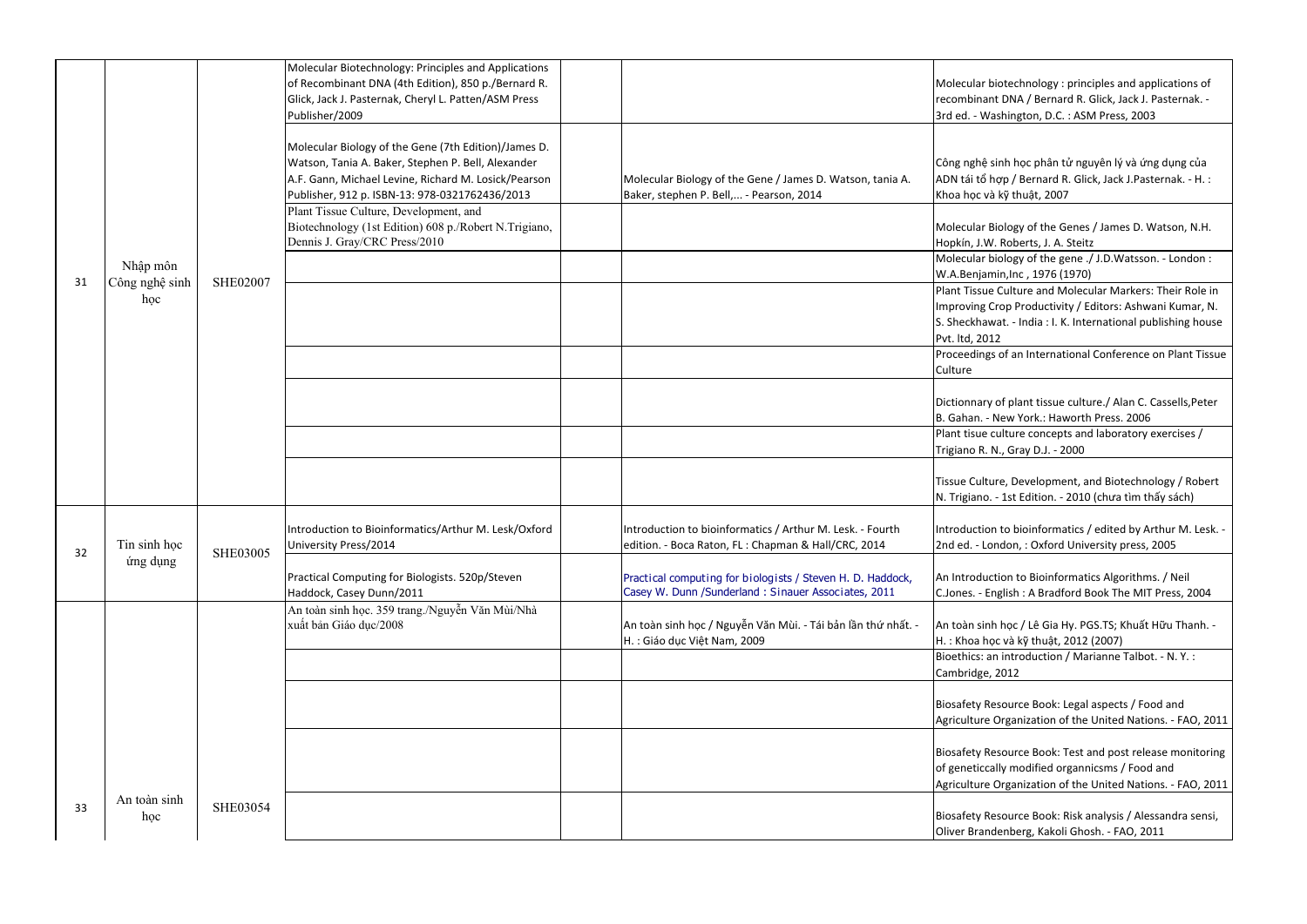Laboratory Biorisk Management: Biosafety and Biosecurity M. Salerno, Jennifer Gaudioso. - Boca Ration, RC Press, 2015

 Giáo trình sinh lý thực vật ứng dụng / Vũ Quang Sáng, Chủ yễn Thị Nhẫn, Mai Thị Tân,... - H. : Nông nghiệp,

i sinh lý thực vật ứng dụng / Vũ Văn Vụ. - H. : Giáo

ental of Calculus / Carla C. Morris, Robert M.  $W$ iley, 2016

 Calculus and its applications / Larry J. Goldstein, David C. Ind edition. - Pearson, 2014

 Student Solutions Manual for Single Variable Calculus / Wart. - 8nd edition. - 2016

 Calculus: early transcendentals / James Stewart. - 8nd Cengage Learning, 2016

 Calculus / Robert T. Smith, Roland B. Minton. - Third Boston [etc.] : Mc Graw Hill / Higher education /

> solutions manual to accompany calculus for economics, and the social and life sciences / D. Hoffnann; Gerald L. Bradley. - USA: McGraw-

concepts & contexts - 3 E ./ James Stewart. - New mson Brooks/Cole., 2005

alculus for business, social science, and life . - New york : John wiley & Sons Inc, 1996 Fundamental of Calculus / Carla C. Morris, Robert M.  $Wiley, 2016$  Calculus and its applications / Larry J. Goldstein, David C. Ind edition. - Pearson, 2014

 Student Solutions Manual for Single Variable Calculus / Wart. - 8nd edition. - 2016

 Calculus: early transcendentals / James Stewart. - 8nd Cengage Learning, 2016

|    |               |                 |                                                      |                                                               | <b>Biosafety I</b>              |
|----|---------------|-----------------|------------------------------------------------------|---------------------------------------------------------------|---------------------------------|
|    |               |                 |                                                      |                                                               | Hodson de                       |
|    |               |                 |                                                      |                                                               | Brandenbe                       |
|    |               |                 |                                                      |                                                               |                                 |
|    |               |                 |                                                      |                                                               | <b>Biosafety I</b>              |
|    |               |                 |                                                      |                                                               | biology an                      |
|    |               |                 |                                                      |                                                               | Organizati                      |
|    |               |                 |                                                      |                                                               | Agriculture                     |
|    |               |                 |                                                      |                                                               | Laboratory                      |
|    |               |                 |                                                      |                                                               | / Reynolds                      |
|    |               |                 |                                                      |                                                               | London: C                       |
|    |               |                 |                                                      |                                                               | Giáo trình                      |
|    |               |                 | Complete Guide for Growing Plants Hydroponically     | Complete guide for growing plants hydroponically / J. Benton  | biên, Nguy                      |
|    |               |                 | /Benton Jones/ CRC Press/2014                        | Jones. - Boca Raton : CRC Press, Taylor & Francis Group, 2014 | 2007                            |
|    |               |                 | Bài giảng Nông Nghiệp Công Nghệ Cao/ Nguyễn          |                                                               |                                 |
|    | Nông nghiệp   |                 | Quang Thạch, Nguyễn Thanh Hải/2015                   |                                                               | Giáo trình                      |
| 34 | công nghệ cao | <b>SHE03058</b> |                                                      |                                                               | dục, 1999                       |
|    |               |                 | Giáo trình Sinh lý Thực vật Ứng dụng /Vũ Quang Sáng, |                                                               |                                 |
|    |               |                 | Phạm Văn Cường, Nguyễn Thị Nhãn, Nguyễn Văn Phú,     |                                                               |                                 |
|    |               |                 | Mai Thị Tân, Nguyễn Thị Kim Thanh. /NXB Đại học      | Giáo trình sinh lý thực vật ứng dụng / Vũ Quang Sáng (ch.b.), |                                 |
|    |               |                 | Nông nghiệp/2015                                     | Phạm Văn Cường - H. : Nông nghiệp, 2015                       |                                 |
|    |               |                 | Calculus for Biology and Medicine (3rd Edition), 840 | Calculus for biology and medicine / Claudia Neuhauser.r. -    | Fundamer                        |
|    |               |                 | p./Neyhauser, C./Pearson/2010                        | Boston: Prentice Hall, 2014                                   | Stark. - W                      |
|    |               |                 |                                                      |                                                               | Calculus a                      |
|    |               |                 |                                                      |                                                               | Lay.  - 13                      |
|    |               |                 |                                                      |                                                               | <b>Student Sc</b>               |
|    |               |                 |                                                      |                                                               | James Stey                      |
|    |               |                 |                                                      |                                                               | Calculus: e                     |
|    |               |                 |                                                      |                                                               | edition. - 0                    |
|    |               |                 |                                                      |                                                               | Calculus /                      |
|    |               |                 |                                                      |                                                               | edition. - E                    |
| 35 | Toán học 1    | <b>THE01001</b> |                                                      |                                                               | 2018                            |
|    |               |                 |                                                      |                                                               | Student's :                     |
|    |               |                 |                                                      |                                                               | business, e                     |
|    |               |                 |                                                      |                                                               | Laurence I                      |
|    |               |                 |                                                      |                                                               | Hill, 2007                      |
|    |               |                 |                                                      |                                                               | Calculus co                     |
|    |               |                 |                                                      |                                                               | York: Thor                      |
|    |               |                 |                                                      |                                                               |                                 |
|    |               |                 |                                                      |                                                               | Applied ca                      |
|    |               |                 |                                                      |                                                               | sciences/.                      |
|    |               |                 | Calculus for Biology and Medicine (3rd Edition), 840 | Calculus for biology and medicine / Claudia Neuhauser.r. -    | Fundamer                        |
|    |               |                 | p./Neyhauser, C./Pearson/2010                        | Boston: Prentice Hall, 2014                                   | Stark. - W                      |
|    |               |                 |                                                      |                                                               | Calculus a                      |
|    |               |                 |                                                      |                                                               |                                 |
|    |               |                 |                                                      |                                                               | Lay.  - 13<br><b>Student Sc</b> |
|    |               |                 |                                                      |                                                               | James Stey                      |
|    |               |                 |                                                      |                                                               | Calculus: e                     |
|    |               |                 |                                                      |                                                               | edition. - 0                    |
|    |               |                 |                                                      |                                                               |                                 |

Resource Book: Ecological aspects / Elizabeth Hodson de Jaramillo, Alessandra Sensi, Oliver erg,... - FAO, 2011

Resource Book: Introduction to molecular od genetic engineering / Food and Agriculture ion of the United Nations. - Rome : Food and e Organization of the United Nations, 2011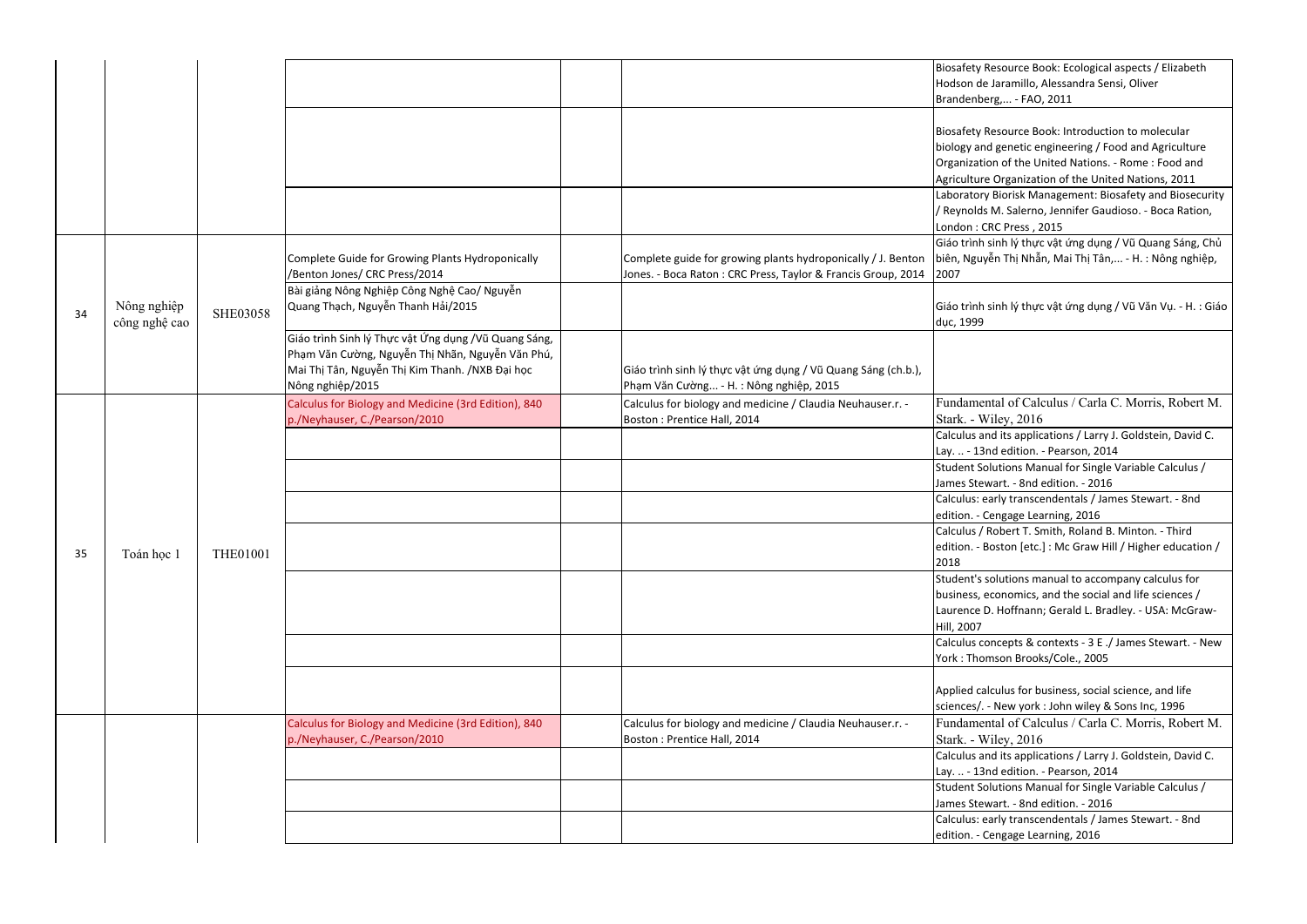Fundamentals of Modern Physics / Robert Martin Eisberg. - John Willey and Sons, InC, 1961

 Concepts of Modern physics / Arthur Beiser. - 2 Ed. - McGraw- Hill Book Co., 1973

 College Physics. / Michael V. Mannino. - Second Edition. - : McGraw-Hill Irwin, 2007

 College Physics / Alan Giambattista, Betty M. Richardson, Richardson. - Second Edition. - Boston: McGraw-Higher Education, 2007

> ysics / Raymond A. Serway ... [et al.]. - 7th ed. bve, CA : Thomson-Brooks/Cole, 2006

 University physics with modern physics / Wolfgang Bauer, estfall. - 2nd edition. - New York. : McGraw-Hill,

> or scientists and engineers with modern Physics / A. Serway, John W. Jewett, Jr. - 9th edition. -2014

 Fundamentals of Modern Physics / Robert Martin Eisberg. - John Willey and Sons, InC, 1961

 Concepts of Modern physics / Arthur Beiser. - 2 Ed. - McGraw- Hill Book Co., 1973

 College Physics. / Michael V. Mannino. - Second Edition. - : McGraw-Hill Irwin, 2007

 College Physics / Alan Giambattista, Betty M. Richardson, Richardson. - Second Edition. - Boston: McGraw-Higher Education, 2007

> ysics / Raymond A. Serway ... [et al.]. - 7th ed. -Pacific Grove, CA : Thomson-Brooks/Cole, 2006

|    |                       |                 |                                                 | Calculus /<br>edition. - E |
|----|-----------------------|-----------------|-------------------------------------------------|----------------------------|
| 36 | Toán học 2            | <b>THE01002</b> |                                                 | 2018                       |
|    |                       |                 |                                                 | Student's s                |
|    |                       |                 |                                                 | business, e                |
|    |                       |                 |                                                 | Laurence I                 |
|    |                       |                 |                                                 | Hill, 2007                 |
|    |                       |                 |                                                 | Calculus co                |
|    |                       |                 |                                                 | York: Thor                 |
|    |                       |                 |                                                 | Applied ca                 |
|    |                       |                 |                                                 |                            |
|    |                       |                 |                                                 | sciences/.<br>University   |
|    |                       |                 |                                                 |                            |
|    |                       |                 | University Physics with Modern Physics/Yong HD, | Gary D. W<br>2014          |
|    |                       |                 | Freedman RA/2015                                |                            |
|    |                       |                 |                                                 | Physics: Fo                |
|    |                       |                 |                                                 | Raymond                    |
|    |                       |                 |                                                 | Cengage, 2                 |
|    |                       | <b>THE01003</b> |                                                 | Fundamen                   |
|    |                       |                 |                                                 | New York,                  |
| 37 | Vật lý đại            |                 |                                                 | Concepts o                 |
|    | cương 1               |                 |                                                 | Newyork:                   |
|    |                       |                 |                                                 | College Ph                 |
|    |                       |                 |                                                 | New York.                  |
|    |                       |                 |                                                 | College Ph                 |
|    |                       |                 |                                                 | Robert C. I                |
|    |                       |                 |                                                 | Hill Irwin H               |
|    |                       |                 |                                                 | College ph                 |
|    |                       |                 |                                                 | Pacific Gro                |
|    |                       |                 |                                                 | University                 |
|    |                       |                 | University Physics with Modern Physics/Yong HD, | Gary D. W                  |
|    |                       | <b>THE01004</b> | Freedman RA/2015                                | 2014                       |
|    |                       |                 |                                                 | Physics: Fo                |
|    |                       |                 |                                                 | Raymond                    |
|    | Vật lý đại<br>cương 2 |                 |                                                 | Cengage, 2                 |
|    |                       |                 |                                                 | Fundamen                   |
|    |                       |                 |                                                 | New York,                  |
|    |                       |                 |                                                 | Concepts o                 |
| 38 |                       |                 |                                                 | Newyork:                   |
|    |                       |                 |                                                 | College Ph                 |
|    |                       |                 |                                                 | New York.                  |
|    |                       |                 |                                                 | College Ph                 |
|    |                       |                 |                                                 | Robert C. I                |
|    |                       |                 |                                                 | Hill Irwin <b>H</b>        |
|    |                       |                 |                                                 |                            |
|    |                       |                 |                                                 | College ph                 |
|    |                       |                 |                                                 | Pacific Gro                |

Robert T. Smith, Roland B. Minton. - Third ledition. Accordition. Hill / Higher education /

solutions manual to accompany calculus for economics, and the social and life sciences / D. Hoffnann; Gerald L. Bradley. - USA: McGraw-

concepts & contexts - 3 E ./ James Stewart. - New mson Brooks/Cole., 2005

alculus for business, social science, and life - New york : John wiley & Sons Inc, 1996 University physics with modern physics / Wolfgang Bauer, 'estfall. - 2nd edition. - New York. : McGraw-Hill,

> $\sigma$  scientists and engineers with modern Physics / A. Serway, John W. Jewett, Jr. - 9th edition. -2014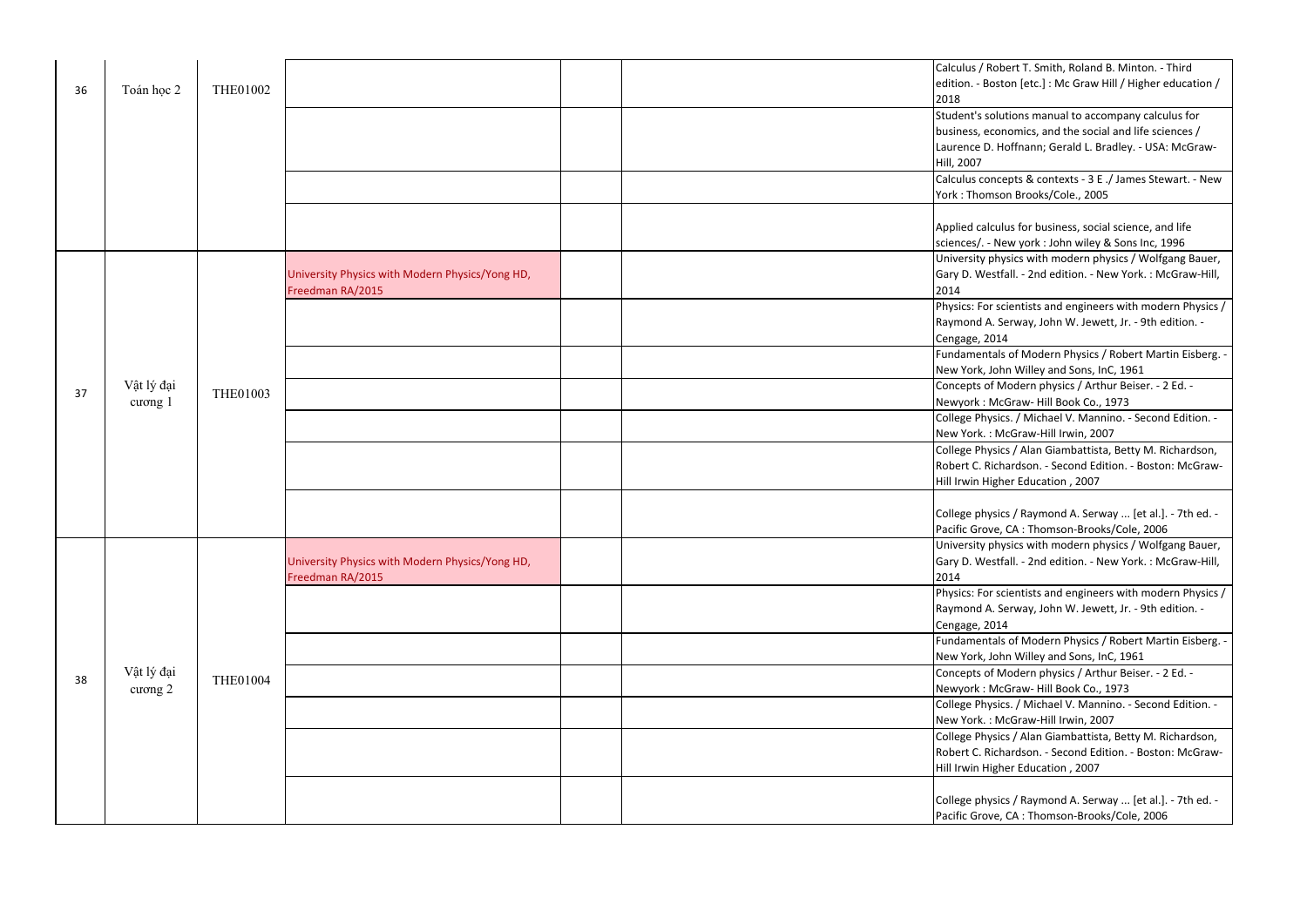Entrepreneurship: The Art, science, and process for success E. Bamford, Garry D. Bruton. - 2ne edition. - N.Y. ; Hill education, 2016

> ness management: Launching and growing eurial ventures / Justin G. Longenecker, Carlos ... [et al.]. - Fourteenth edition. - Australia: South - Western, 2008

những nguyên lý cơ bản của chủ nghĩa Mác ng cho sinh viên đại học, cao đẳng khối không gành Mác - Lênin, tư tưởng Hồ Chí Minh./ Phạm Phạm Quang Phan. - H. : Chính trị Quốc gia, 2013

| 39 | Máy tính ứng<br>dung trong<br>nông nghiệp     | <b>THE02001</b> | Giáo trình Tin học đại cương/Phạm Quang Dũng (chủ<br>biên)/NXB Nông nghiệp./2015<br>Microsoft Official Academic Course/Microsoft<br>Office/2013    | Giáo trình tin học đại cương / Phạm Quang Dũng (ch.b.), Trần<br>Thị Thu Huyền  [et al.]. - H. : Đại học Nông nghiệp, 2015                                                       | Giáo trình<br>Nguyễn Lir<br>2015<br>Giáo trình<br>biên. - H: |
|----|-----------------------------------------------|-----------------|----------------------------------------------------------------------------------------------------------------------------------------------------|---------------------------------------------------------------------------------------------------------------------------------------------------------------------------------|--------------------------------------------------------------|
|    |                                               |                 |                                                                                                                                                    |                                                                                                                                                                                 | Giáo trình<br>ngành khố<br>Thuỷ, Ngô                         |
|    |                                               |                 |                                                                                                                                                    |                                                                                                                                                                                 | Office 201                                                   |
| 40 | Thống kê ứng<br>dụng trong                    | <b>THE03001</b> | Applied Statistical Methods in Agriculture, Health and<br>Life Sciences, 799p/Bayo Lawal/Springer International<br>Publishing Switzerland/2014     | Applied statistical method in agriculture, health, and life<br>sciences / Bayo Lawal / Heidelberg: Springer, 2014                                                               |                                                              |
|    | khoa học Nông<br>nghiệp                       |                 | Introduction to the Practice of Statistics (7th edition),<br>694p/Moore, DS, McCabe GP, Craig B/W. H.<br>Freeman/2012                              | Introduction to the practice of statistics / David S. Moore,<br>George P. McCabe, Bruce A. Craig/ USA: W. H. Freeman and<br>company, A macmillan higher education company, 2014 | Introductio<br>George P.<br>and Co., c2                      |
| 41 | Quản trị học                                  | KDE02006        | Management textbook/Đoan Thị Thu Ha, Nguyen Thi<br>Ngoc Huyen/National Economic University/2009                                                    | Giáo trình quản lý học / Nguyễn Thị Ngọc Huyền, Đoàn Thị<br>Thu Hà, Đỗ Thị Hải Hà, đồng chủ biên<br>H. : Đại học kinh tế quốc dân, 2012                                         |                                                              |
|    |                                               |                 | Decision making through systems thinking/Hans G.<br>Daellenbach and Donald C. McNickle/University of<br>Canterbury, Christchurch, New Zealand/2005 | Management science: Decision making through systems<br>thinking / Hans G. Daellenbach, Donald C. McNickle/<br>Houndmills: Palgrave macmillan, 2005                              |                                                              |
|    |                                               |                 | Decisions of Principle, Principles of Decision/Robert<br>Npzick/Princeton University/1991                                                          |                                                                                                                                                                                 |                                                              |
| 42 | Quản trị doanh<br>nghiệp nhỏ và<br>hợp tác xã | KDE03001        | Great again: Revitalizing America's entrepreneurial<br>leadership/Nothhaft, Henry R/Harvard Business<br>Press/2011                                 | Great again: Revitalizing America's entrepreneurial leadership<br>Henry R. Nothhaft, David Kline. - Boston, Mass: Harvard<br>Business Pres, 2011                                | Entrepren<br>Kuratko,<br>Thomson                             |
|    |                                               |                 | Entrepreneurship: A small business<br>approach/Bamford, Charles E/McGraw-Hill/Irwin/2011                                                           | Entrepreneurschip: A small business approach. / Charles E.<br>Bamford, Garry D. Bruton. - New York. : McGraw-Hill / Irwin,<br>2011                                              | Entrepren<br>/ Charles E<br>McGraw -                         |
|    |                                               |                 | Sales and Operations for your small business/James B.                                                                                              | Sales and Operations for your Small Business / E.James                                                                                                                          | Small busir<br>entrepren<br>W. Moore                         |
|    |                                               |                 | E, Steven M. B/USA/2000<br>Managing small business, South Western, fourteenth<br>edition, 744p/Moore C/2008                                        | Burton, Steven M.Bragg. - USA: United states, 2000<br>Managing small Business / Moore. - Fourteenth Edition. - CN;<br>South-western, 2008                                       | Thomson 9                                                    |
|    |                                               |                 |                                                                                                                                                    |                                                                                                                                                                                 | Giáo trình<br>Lênin: Dùn                                     |
| 43 | Nhung nguyen                                  | MI E01001       | Những nguyên lý cơ bản của chủ nghĩa Mác - Lênin<br>/Nhà xuất bản Chính trị quốc gia, Hà Nội /2015                                                 |                                                                                                                                                                                 | chuyên ng<br>Văn Sinh, I                                     |

h tin học đại cương / Trần Đình Khang (ch.b.), inh Giang, Đỗ Văn Uy... - H. : Bách khoa Hà Nội,

ı tin học đại cương/ TS.Nguyễn Thị Thu Thủy: chủ : Thống kê, 2014

i tin học đại cương: Dùng cho sinh viên chuyên ối A / Đỗ Thị Mơ, Dương Xuân Thành, Nguyễn Thị ) Tuấn Anh. - H. : Nông nghiệp, 2007

16 For Dummies (1)/ Wallace Wang/ Wiley/ 2016

Ion to the practice of statistics / David S. Moore, McCabe. - 4th ed. - New York : W.H. Freeman 2003

neurship : theory, process, practice / Donald F. Richard M. Hodgetts. - 7th ed. - Mason, OH : South-Western, 2007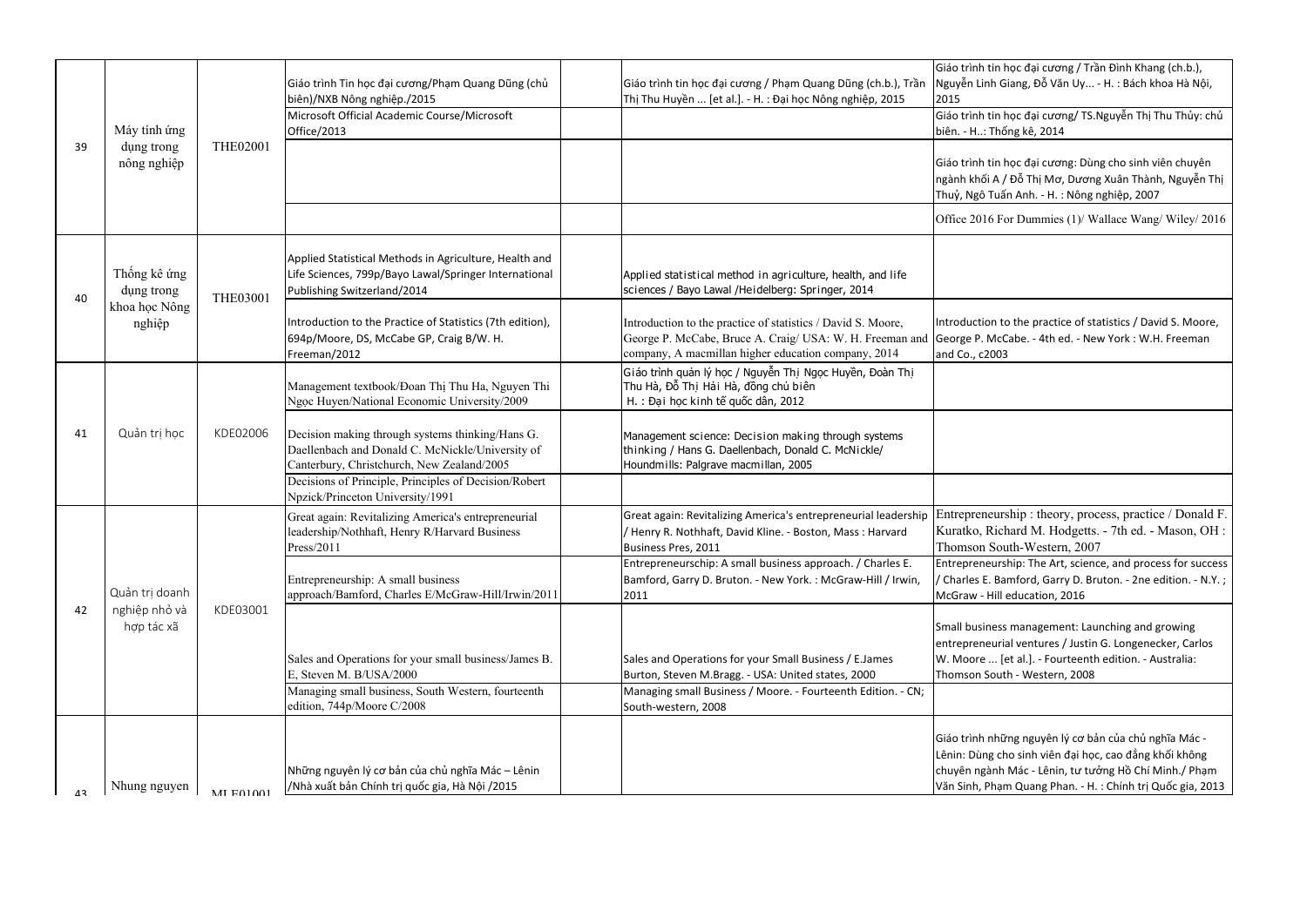Giáo trình tư tưởng Hồ Chí Minh / Mạch Quang Thắng :chủ i bản có sửa chữa, bổ sung. - H. : Chính trị quốc

> i tư tưởng Hồ Chí Minh : Dùng trong các trường ao đẳng / Bộ Giáo dục và Đào tạo. - Tái bản lần 2  $\delta$ i bổ sung. - H. : Chính trị quốc gia, 2007 (2005)

| ر ب | ly co ban 1                                                       | <b>IVILLUUIUUI</b> |                                                                                                                                                                                                                                                                   |                                                                                                                                                                                                                                                                                                                                    | Giáo trình<br>Lênin: Dùi<br>chuyên ng<br>dục và Đà                |
|-----|-------------------------------------------------------------------|--------------------|-------------------------------------------------------------------------------------------------------------------------------------------------------------------------------------------------------------------------------------------------------------------|------------------------------------------------------------------------------------------------------------------------------------------------------------------------------------------------------------------------------------------------------------------------------------------------------------------------------------|-------------------------------------------------------------------|
| 44  | Nhung nguyen<br>ly co ban của<br>chu nghia Mac<br>Le <sub>2</sub> | <b>MLE01002</b>    | Những nguyên lý cơ bản của chủ nghĩa Mác –<br>Lênin/Nhà xuất bản Chính trị quốc gia, Hà Nội/2014                                                                                                                                                                  | Giáo trình những nguyên lý cơ bản của chủ nghĩa Mác - Lênin:<br>Dùng cho sinh viên đại học, cao đẳng khối không chuyên<br>ngành Mác - Lênin, tư tưởng Hồ Chí Minh./ Phạm Văn Sinh,<br>Phạm Quang Phan. - H. : Chính trị Quốc gia, 2013                                                                                             | Giáo trình<br>Lênin: Dùi<br>chuyên ng<br>dục và Đà                |
| 45  | Duong loi cm<br>cua DCSVN                                         | <b>MLE01004</b>    | Đường lối cách mạng của Đảng Cộng sản Việt<br>Nam/Nhà xuất bản Chính trị quốc gia, Hà Nội./2015                                                                                                                                                                   | Giáo trình đường lối cách mạng của Đảng cộng sản Việt Nam:<br>Dành cho sinh viên Đại học, Cao đẳng khối không chuyên<br>ngành Mác - Lênin, tư tưởng Hồ Chí Minh. - H. : Nxb Chính trị<br>quốc gia- sự thật, 2014                                                                                                                   | Giáo trình<br>Nam: Dàn<br>chuyên ng<br>dục và Đà                  |
| 46  | Tu tuong HCM                                                      | <b>MLE01005</b>    | Giáo trình Tư tưởng Hồ Chí Minh/Lê Văn Thịnh,<br>Mạch Quang Thắng, Nguyễn Ngọc Cơ, Phạm Ngọc<br>Anh/Bộ giáo dục và đào tạo, NXB Chính trị quốc gia,<br>Hà Nội/2011                                                                                                | Giáo trình tư tưởng Hồ Chí Minh : Dùng trong các trường đại<br>học, cao đẳng khối không chuyên ngành Mác - Lênin, tư<br>tưởng Hồ Chí Minh / Phạm Ngọc Anh. PGS.TS, Chủ biên; Mạch Giáo trình<br>Quang Thắng. GS.TS; Nguyễn Ngọc Cơ. GS.TS [et al]. - Tái<br>bản có sửa chữa, bổ sung. - H. : Chính trị quốc gia - sự thật,<br>2011 | học, cao đ<br>tưởng Hồ<br>trị Quốc g<br>Giáo trình<br>biên. - Tái |
|     |                                                                   |                    |                                                                                                                                                                                                                                                                   |                                                                                                                                                                                                                                                                                                                                    | gia, 2003<br>Giáo trình<br>đại học, ca<br>có sửa đổ               |
| 47  | Tiếng Anh đọc<br>và viết 2                                        | SNE01013           | Take Away English 3: English for succes (Student Book<br>and workbook)./Loveday, P., Koop, M., Trowbridge, S.<br>& Scarry, E/New York: McGraw-Hill ELT (Miguel Angel<br>Toledo Castellanos)/New York: McGraw-Hill ELT<br>(Miguel Angel Toledo Castellanos)./2012  |                                                                                                                                                                                                                                                                                                                                    |                                                                   |
| 48  | Tiếng Anh đọc<br>và viết 1                                        | SNE01011           | TakeAway English 2: English for success (Student's<br>Book and workbook)./Loveday, P., Koop, M.,<br>Trowbridge, S., & Scarry, E./McGraw-Hill./2012                                                                                                                | TakeAway English 2: English for success, Student Book / Peter<br>Loveday, Melissa Koop, Sally Trowbridge, Lisa Varandani. -<br>2012                                                                                                                                                                                                |                                                                   |
| 49  | Tiếng Anh<br>nghe & nói 1                                         | SNE01010           | TakeAway English 2: English for success (Student's<br>Book and workbook with CDs)./Loveday, P., Koop, M.,<br>Trowbridge, S., & Scarry, E./McGraw-Hill./2012                                                                                                       | TakeAway English 2: English for success, Student Book / Peter<br>Loveday, Melissa Koop, Sally Trowbridge, Lisa Varandani. -<br>2012                                                                                                                                                                                                |                                                                   |
| 50  | Tiếng Anh<br>nghe & nói 2                                         | <b>SNE01012</b>    | Take Away English 3: English for succes (Student Book<br>and workbook)./Loveday, P., Koop, M., Trowbridge, S.<br>& Scarry, E/New York: McGraw-Hill ELT (Miguel Angel<br>Toledo Castellanos)/New York: McGraw-Hill ELT<br>(Miguel Angel Toledo Castellanos)./2012. |                                                                                                                                                                                                                                                                                                                                    |                                                                   |

n những nguyên lý cơ bản của chủ nghĩa Mác ng cho sinh viên đại học, cao đẳng khối không gành Mác - Lênin, tư tưởng Hồ Chí Minh./ Bộ Giáo ao tạo. - H. : Chính trị Quốc gia, 2009

những nguyên lý cơ bản của chủ nghĩa Mác ng cho sinh viên đại học, cao đẳng khối không chuyên ngành Mác - Lênin, tư tưởng Hồ Chí Minh./ Bộ Giáo ao tạo. - H. : Chính trị Quốc gia, 2009

> ı đường lối cách mạng của Đảng Cộng sản Việt nh cho sinh viên đại học, cao đẳng khối không gành Mác - Lênin, tư tưởng Hồ Chí Minh./ Bộ Giáo ao tạo. - H. : Chính trị Quốc gia, 2009

n tư tưởng Hồ Chí Minh : Dùng cho sinh viên đại đẳng khối không chuyên ngành Mác - Lênin, tư Chí Minh./ Bộ Giáo dục và Đào tạo. - H. : Chính tia, 2009